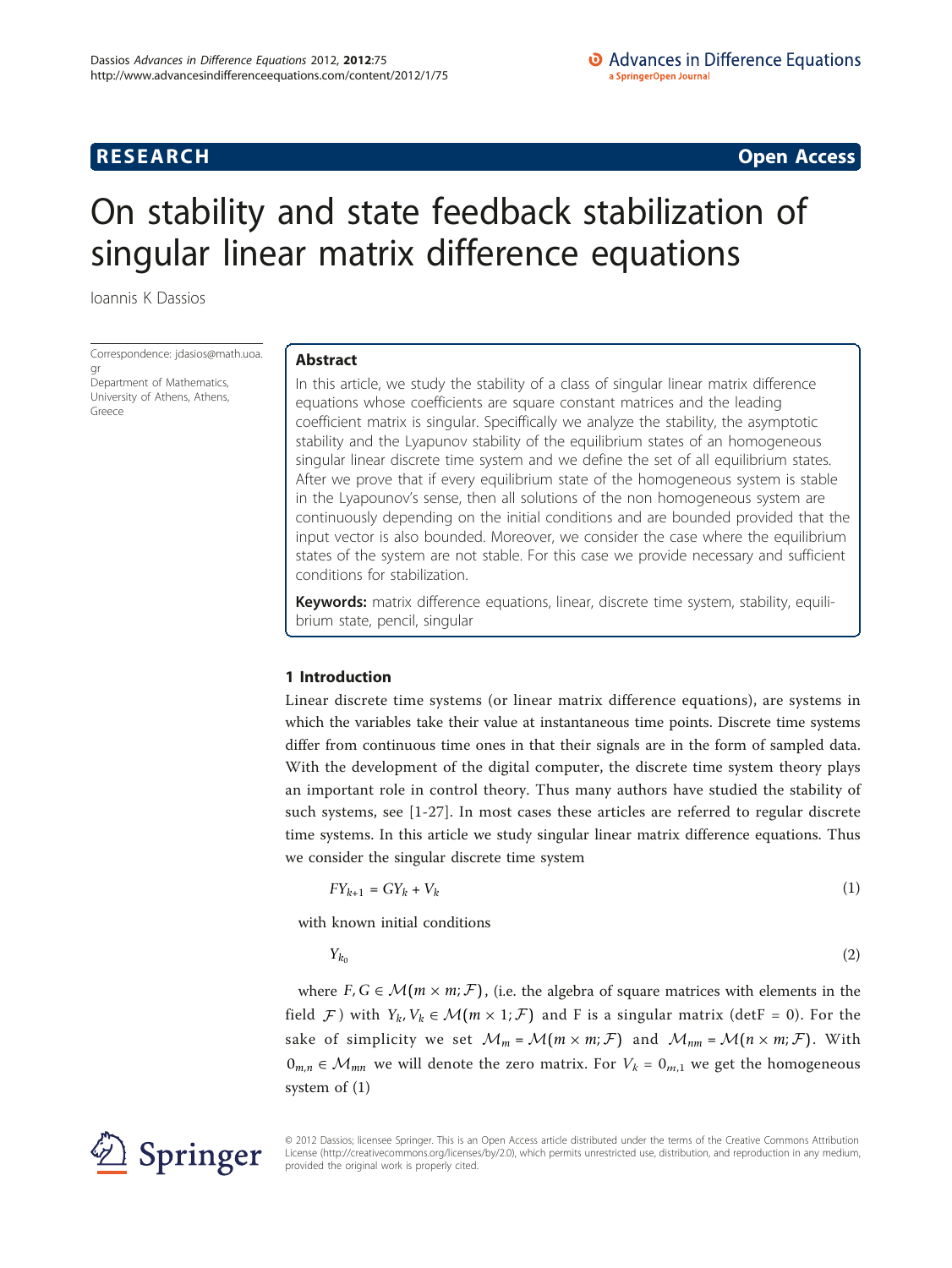$$
FY_{k+1} = GY_k \tag{3}
$$

Because of the singularity of the matrix F, in order to solve and to study these type of systems there are in the literature two methods. The first method is by using the theory of the Drazin inverse, see [[4\]](#page-18-0), and the second is by using matrix pencil theory and the Weierstrass canonical form which is a generalization of the Jordan canonical form. The advantage of the second method is that it gives a better understanding of the structure of the system and more deep, elegant results. In this article we will present a theory based on the matrix pencil of the system and we will show how the eigenvalues of the pencil are related with the stability of singular systems.

# 2 Mathematical backround

#### 2.1 The matrix pencil

Matrix pencil theory has been used many times in articles for the study of linear discrete time systems with constant matrices, see for instance [[9,14](#page-18-0),[21,27-33\]](#page-19-0). A matrix pencil is a family of matrices sF-G, parametrized by a complex numbers, see [[14,](#page-18-0)[21,23,27,34-36](#page-19-0)]. When G is square and F =  $I_m$ , where  $I_m$  is the identity matrix, the zeros of the function det(sF-G) are the eigenvalues of G. Consequently, the problem of finding the nontrivial solutions of the equation

$$
sFX = GX \tag{4}
$$

is called the generalized eigenvalue problem. Although the generalized eigenvalue problem looks like a simple generalization of the usual eigenvalue problem, it exhibits some important differences. In the first place, it is possible for det(sF-G) to be identically zero, independent of s. Second, it is possible for F to be singular, in which case the problem has infinite eigenvalues. To see this, write the generalized eigenvalue problem in the reciprocal form

$$
FX = s^{-1}GX \tag{5}
$$

If F is singular with a null vector X, then  $FX = 0_{m,1}$ , so that X is an eigenvector of the reciprocal problem corresponding to eigenvalue  $s^{-1} = 0$ ; i.e.,  $s = \infty$ .

**Definition 2.1.1.** Given  $G \in \mathcal{M}_{mn}$  and an indeterminate  $s \in \mathcal{F}$ , the matrix pencil sF-G is called regular when m = n and det(sF - G)  $\neq$  0. In any other case, the pencil will be called singular.

In this article, we consider the case that pencil is regular.

The class of sF-G is characterized by a uniquely defined element, known as complex Weierstrass canonical form,  $sF_w$  -  $Q_w$ , see [[14,](#page-18-0)[21,27,34](#page-19-0)-[36](#page-19-0)], specified by the complete set of invariants of sF-G.

This is the set of elementary divisors (e.d.) obtained by factorizing the invariant polynomials into powers of homogeneous polynomials irreducible over field *F* . In the case where sF-G is regular, we have e.d. of the following type:

• e.d. of the type  $(s - a_i)^{p_j}$ , are called finite elementary divisors (f.e.d.), where  $a_i$  is a finite eigenavalue of algebraic multiplicity  $p_j$ 

• e.d. of the type  $\hat{s}^q = \frac{1}{s^q}$  are called *infinite elementary divisors* (i.e.d.), where q the algebraic multiplicity of the infinite eigenvalues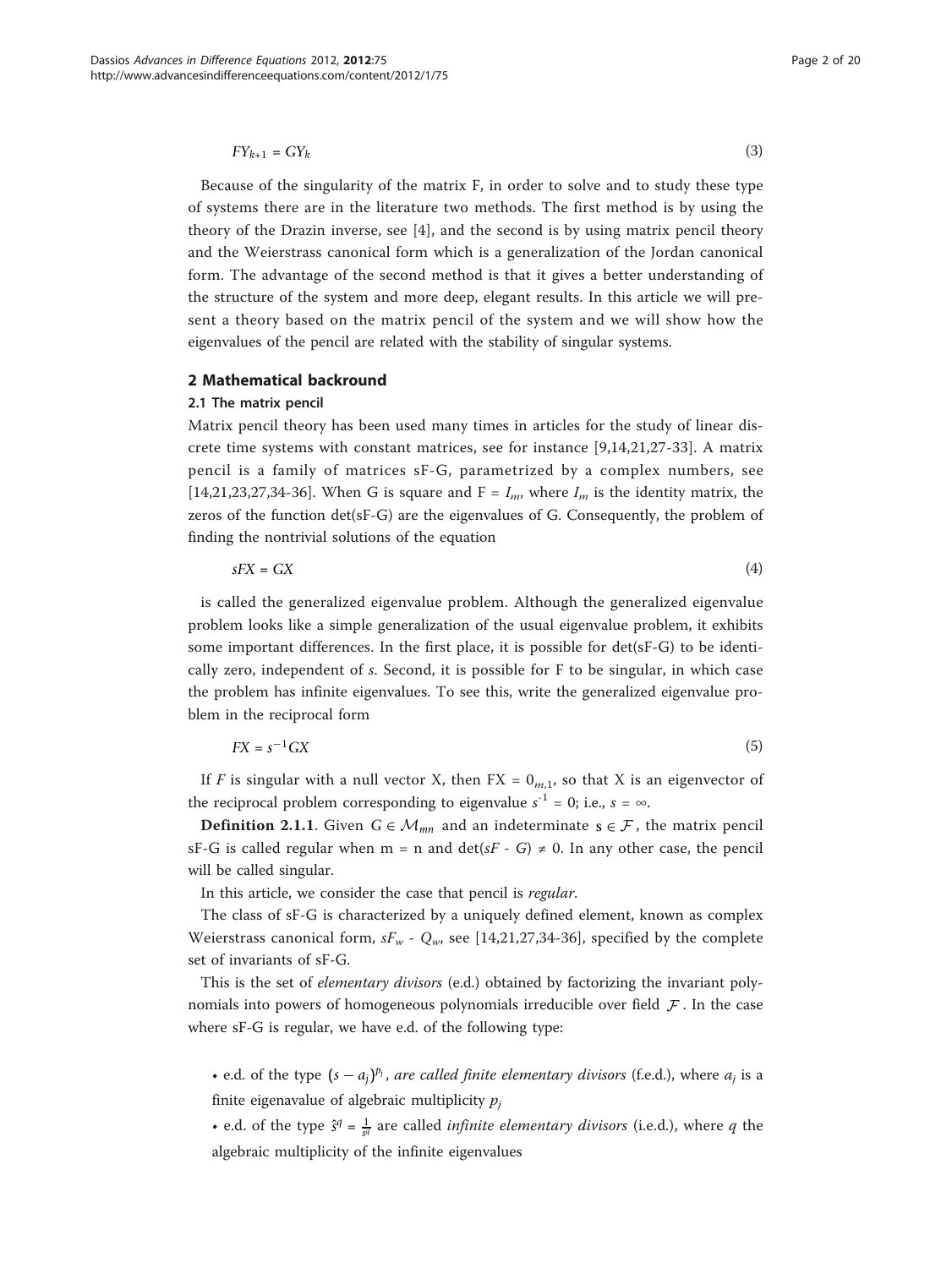We assume that  $\sum_{i=1}^{v} p_j = p$  and  $p+q = m$ .

**Definition 2.1.2.** Let  $B_1, B_2, \ldots, B_n$  be elements of  $\mathcal{M}_n$ . The direct sum of them denoted by  $B_1 \oplus B_2 \oplus \ldots \oplus B_n$  is the blockdiag  $[B_1 B_2 \ldots B_n]$ .

From the regularity of sF-G, there exist nonsingular matrices  $P$ ,  $Q \in \mathcal{M}_m$  such that

$$
P F Q = F_w = I_p \oplus H_q
$$
  
\n
$$
P G Q = G_w = J_p \oplus I_q
$$
\n(6)

Where  $sF_w$  -  $Q_w$  is the complex Weierstrass form of the regular pencil sF-G and is defined by

$$
sF_w - Q_w := sI_p - J_p \oplus sH_q - I_q \tag{7}
$$

where the first normal Jordan type element is uniquely defined by the set of the finite eigenvalues,

$$
(s-a_1)^{p_1},\ldots,(s-a_\nu)^{p_\nu}
$$

of sF-G and has the form

$$
sI_p - I_p := sI_{p_1} - I_{p_1}(a_1) \oplus \cdots \oplus sI_{p_\nu} - I_{p_\nu}(a_\nu)
$$
\n(8)

The second uniquely defined block  $sH_q$  -  $I_q$  corresponds to the infinite eigenvalues

$$
\hat{s}^{q_1},...,\hat{s}^{q_\sigma},\sum_{j=1}^\sigma q_j=q
$$

of sF-G and has the form

$$
sH_q - I_q := sH_{q_1} - I_{q_1} \oplus \dots \oplus sH_{q_\sigma} - I_{q_\sigma}
$$
\n(9)

Thus,  $H_q$  is a nilpotent element of  $\mathcal{M}_n$  with index  $\tilde{q} = \max\{q_j : j = 1, 2, ..., \sigma\}$ , where

$$
H_q^{\tilde{q}} = 0_{q,q}
$$

and  $I_{p_j}, J_{p_j}(a_j)$ ,  $H_{q_j}$  are defined as

$$
I_{p_j} = \begin{bmatrix} 1 & 0 & \cdots & 0 & 0 \\ 0 & 1 & \cdots & 0 & 0 \\ \vdots & \vdots & \ddots & \vdots & \vdots \\ 0 & 0 & \cdots & 0 & 1 \end{bmatrix} \in \mathcal{M}_{p_j},
$$
  
\n
$$
J_{p_j}(a_j) = \begin{bmatrix} a_j & 1 & \cdots & 0 & 0 \\ 0 & a_j & \cdots & 0 & 0 \\ \vdots & \vdots & \ddots & \vdots & \vdots \\ 0 & 0 & \cdots & a_j & 1 \\ 0 & 0 & \cdots & 0 & a_j \end{bmatrix} \in \mathcal{M}_{p_j}
$$
  
\n
$$
H_{q_j} = \begin{bmatrix} 0 & 1 & \cdots & 0 & 0 \\ 0 & 0 & \cdots & 0 & 0 \\ \vdots & \vdots & \ddots & \vdots & \vdots \\ 0 & 0 & \cdots & 0 & 1 \\ 0 & 0 & \cdots & 0 & 0 \end{bmatrix} \in \mathcal{M}_{q_j}.
$$
  
\n(10)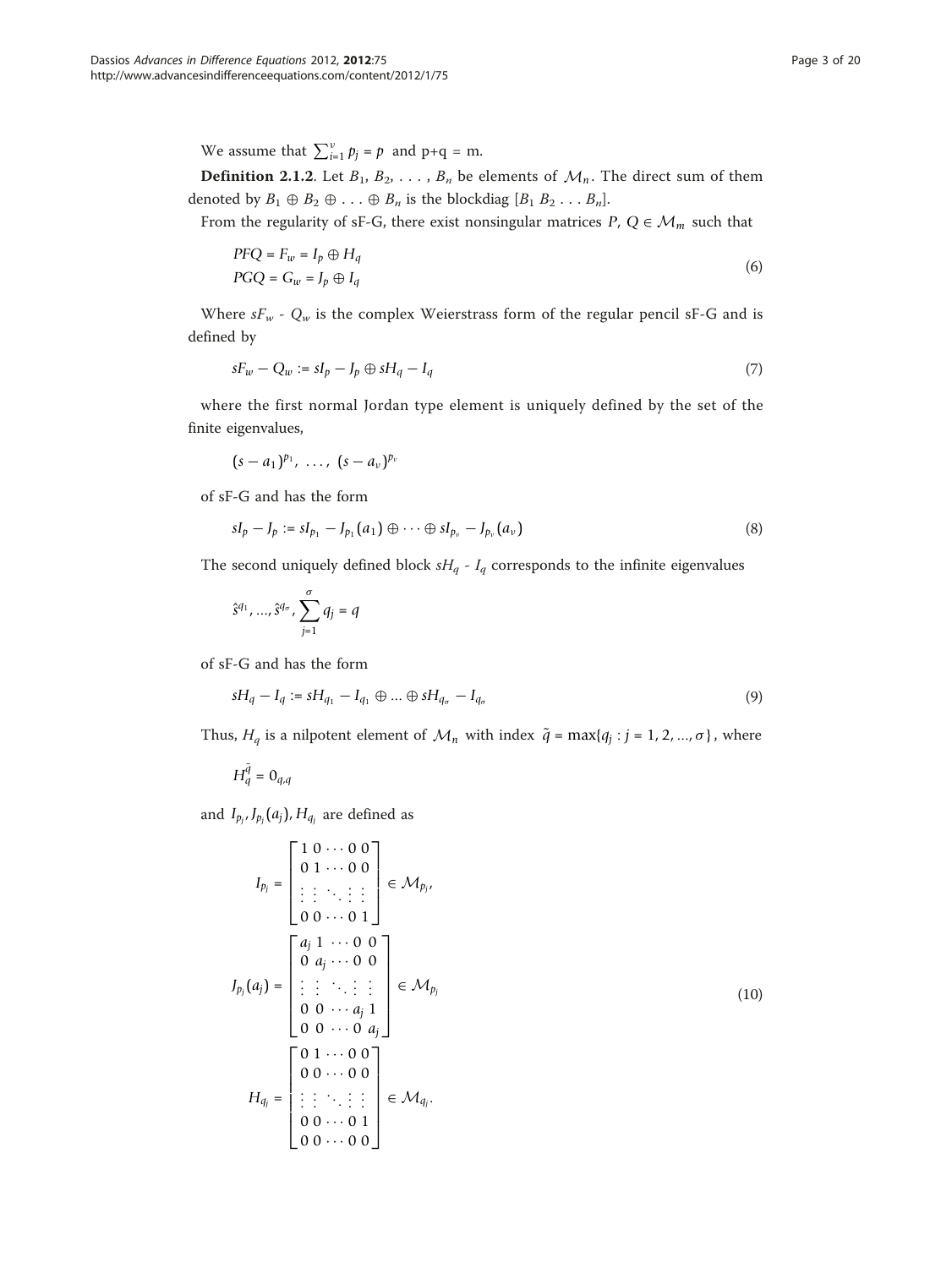For algorithms about the computations of the Jordan matrices, see [\[14](#page-18-0)[,21,34-36](#page-19-0)].

#### 2.2 The solution of an homogeneous singular linear discrete time system

In this subsection, we will obtain formulas of the solutions of homogeneous singular linear matrix difference equations.

Definition 2.2.1. Consider the system (1) with known initial conditions (2). Then the initial conditions are called consistent should they satisfy (3) and non-consistent should they not.

For the regular matrix pencil of system (3), there exist nonsingular matrices *P*, *Q* ∈  $M<sub>m</sub>$  as applied in (6), see subsection 2.1. Let

$$
Q = [Q_p Q_q] \tag{11}
$$

where  $Q_p \in \mathcal{M}_{mp}$  is a matrix with columns the p linear independent (generalized) eigenvectors of the p finite eigenvalues of sF-G and  $Q_p \in \mathcal{M}_{mq}$  is a matrix with columns the q linear independent (generalized) eigenvectors of the q infinite eigenvalues of sF-G.

Proposition 2.2.1. The initial conditions (2) of the system (3) are consistent if and only if

$$
Y_{k_0} \in \mathrm{colspan} Q_p \tag{12}
$$

Proof. See [\[14,](#page-18-0)[21,30,32](#page-19-0)]

Proposition 2.2.2. Consider the system (3) with initial conditions (2). Then the solution is unique if and only if the initial conditions are consistent. Moreover the analytic solution is given by

$$
Y_k = Q_p J_p^{k-k_0} Z_{k_0}^p \tag{13}
$$

where  $Z_{k_0}^p$  is the unique solution of the algebraic system  $Y_{k_0} = Q_p Z_{k_0}^p$ . Proof. See [\[14,](#page-18-0)[21,28-33,37-39](#page-19-0)]

#### 2.3 The solution of a non homogeneous singular linear discrete time system

Consider the singular discrete time system (1) with known initial conditions (2).

For the regular matrix pencil sF-G, there exist nonsingular matrices  $P$ ,  $Q \in \mathcal{M}_m$  as applied in (6), see also Section 2.1. Let

$$
P = \begin{bmatrix} P_1 \\ P_2 \end{bmatrix} \tag{14}
$$

with  $P_1 \in \mathcal{M}_{pm}$ ,  $P_2 \in \mathcal{M}_{dm}$  and

$$
Q = [Q_p \ Q_q]
$$

where  $Q_p \in \mathcal{M}_{mp}$  is a matrix with columns the p linear independent (generalized) eigenvectors of the p finite eigenvalues of sF-G and  $Q_q \in \mathcal{M}_{mq}$  is a matrix with columns the  $q$  linear independent (generalized) eigenvectors of the  $q$  infinite eigenvalues of sF-G.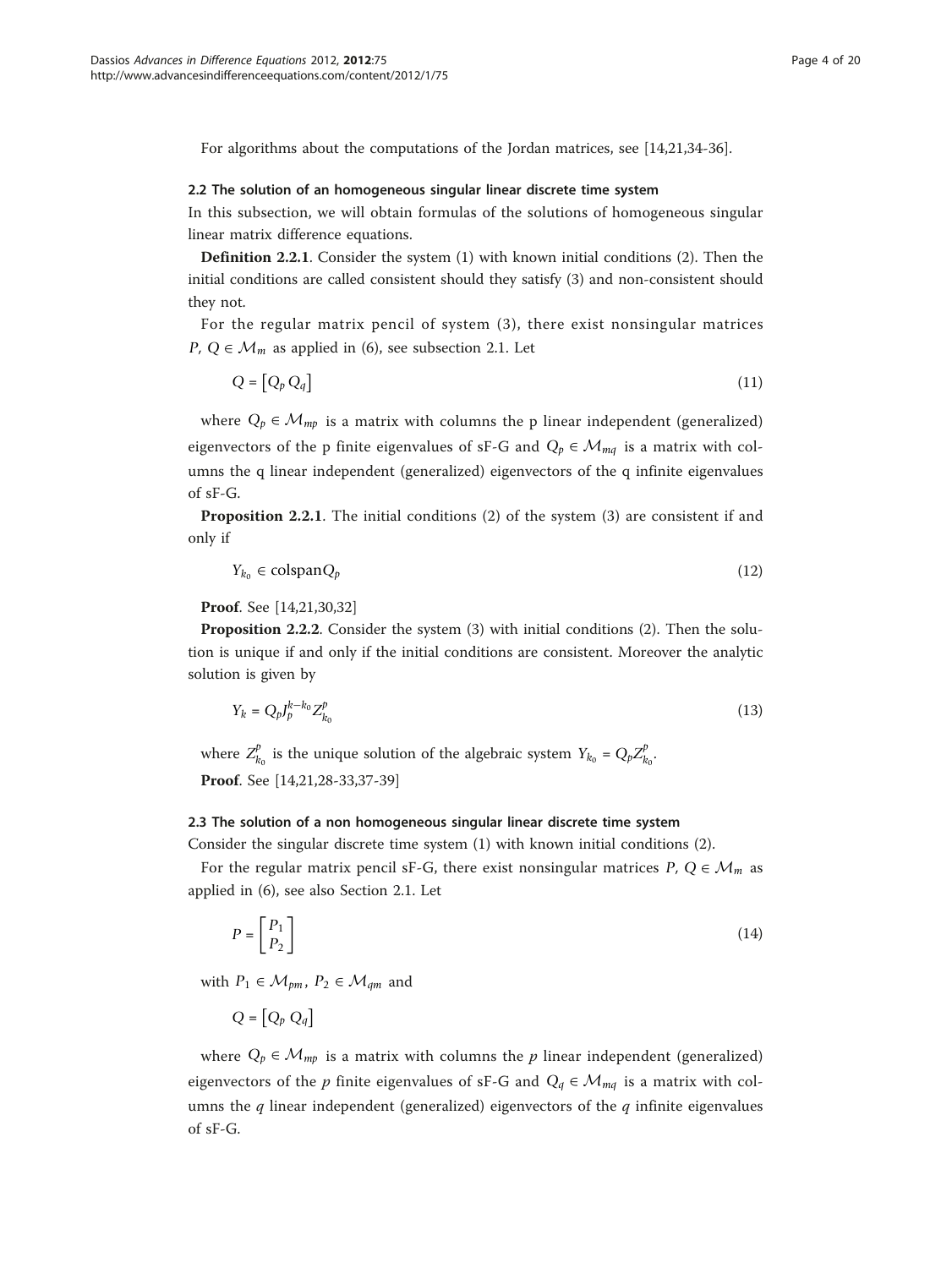Proposition 2.3.1. Consider the system (1) with initial conditions (2). Then the solution is unique if and only if

$$
Y_{k_0} \in \text{colspan} Q_p - Q_q \sum_{i=0}^{q_*-1} H_q^i P_2 V_{k_0+i}
$$
\n(15)

Moreover the analytic solution is given from the formula

$$
Y_k = Q_p \left( J_p^{k-k_0} Z_{k_0}^p + \sum_{i=k_0}^{k-1} J_p^{k-i-1} P_1 V_i \right) - Q_q \sum_{i=0}^{q_*-1} H_q^i P_2 V_{k+i}
$$
(16)

where  $Z_{k_0}^p$  is the unique solution of the algebraic system

$$
Y_{k_0} = Q_p Z_{k_0}^p - Q_q \sum_{i=0}^{q_*-1} H_q^i P_2 V_{k_0+i}
$$

Proof. See [\[14,](#page-18-0)[21,28-33,37-39](#page-19-0)]

# 3 Stability of equilibrium state(s) of homogeneous singular discrete time systems

**Definition 3.1.** For any system of the form (1), with a constant input vector  $V_k = V$ ,  $Y_*$ is an equilibrium state if it does not change under the initial condition, i.e.:  $Y^*$  is an equilibrium state if and only if  $Y_{k_0} = Y_*$  implies that  $Y_k = Y_*$  for all  $k \geq k_0+1$ .

The set of equilibrium states for a given singular linear system in the form of (3) is given by the following Proposition.

Proposition 3.1. Consider the system (3). Then if 1 is not an eigenvalue of the matrix pencil sF-G then

 $Y_* = 0_{m,1}$  (17)

is the unique equilibrium state of the system (3). If 1 is a finite eigenvalue of the matrix pencil sF-G, then the set  $E$  of the equilibrium points of the system (3) is the vector space defined by

$$
E = N_r(F - G) \cap \text{colspan} Q_p \tag{18}
$$

where  $N_r$  is the right null space of the matrix F-G,  $Q_p$  is a matrix with columns the p linear independent (generalized) eigenvectors of the  $p$  finite eigenvalues of the matrix pencil sF-G or from Proposition 2.2.1 the set of the consistent initial conditions of (3).

**Proof.** If  $Y_*$  is an equilibrium state of system (3), then this implies that for

*Y<sub>k*<sup>0</sup></sub> = *Y*<sup>∗</sup>

we have

$$
Y_\ast=Y_k=Y_{k+1}
$$

If 1 is not an eigenvalue of the matrix pencil sF-G then det(F-G)≠0 and from the system (3) we have

$$
FY_* = GY_*
$$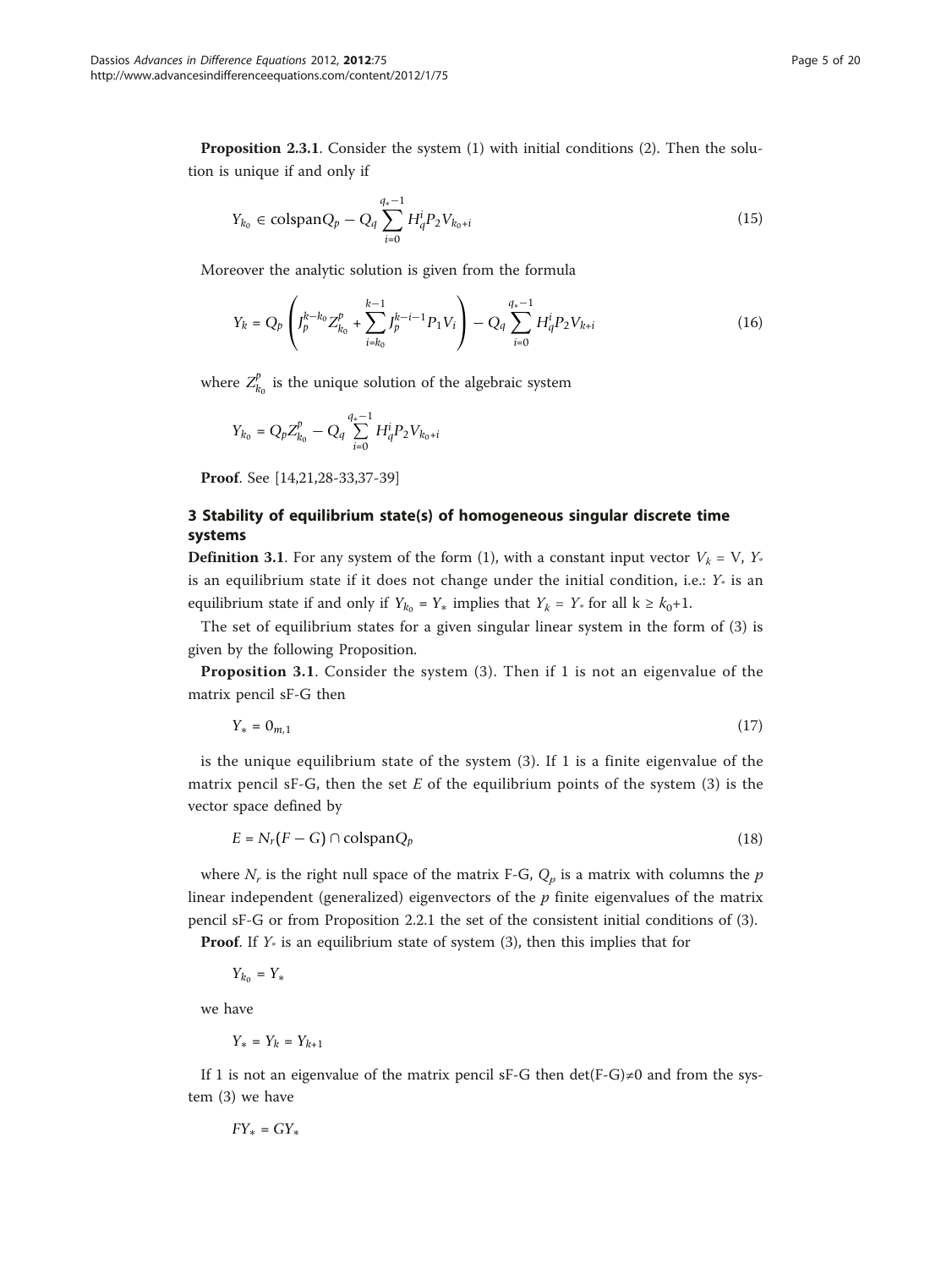or

$$
(F-G)Y_* = 0_{m,1}
$$

Then the above algebraic system has the unique solution

*Y*<sup>∗</sup> = 0*m*,1

which is the unique equilibrium state of the system (3). If 1 is a finite eigenvalue of the matrix pencil sF-G then det(F-G) = 0. If  $Y_*$  is an equilibrium state of system (3), then this implies that for

*Y<sub>k*<sup>0</sup></sub> = *Y*<sup>∗</sup>

we have

*Y*<sup>∗</sup> = *Y*<sup>*k*</sup> = *Y*<sup>*k*+1</sup>

This requires that  $Y_*$  must be a consistent initial condition which from Proposition 2.2.1 is equal to

*Y*<sup>∗</sup> ∈ colspan*Qp*

Moreover from system (3) we have

 $FY_* = GY_*$ 

or

$$
\big(F-G\big)Y_* = 0_{m,1}
$$

or

*Y*<sup>∗</sup> ∈ *N*<sup>*r*</sup>(*F* − *G*)

So

*Y*<sup>∗</sup> ⊆ *N<sub>r</sub>*( $F$  − *G*) ∩ colspan $Q_p$ 

or

$$
E \subseteq N_r(F - G) \cap \text{colspan} Q_p \tag{19}
$$

Let now  $Y^*$  ∈  $N_r(F - G)$  ∩ colspan $Q_p$  then we can consider

*Y<sub>k*<sup>0</sup></sub> = *Y*<sup>∗</sup>

as a consistent initial condition and

 $(F - G)Y_* = 0_{m1}$ 

or

 $FY_* = GY_*$ 

where *Y*<sup>∗</sup> is solution of system (3) and combined with  $Y_{k_0} = Y_*$  we have  $Y^* \in E$  or

*N<sub>r</sub>*( $F$  − *G*) ∩ colspan $Q_p$  ⊆  $E$ 

From (19) and (20) we arrive at (18).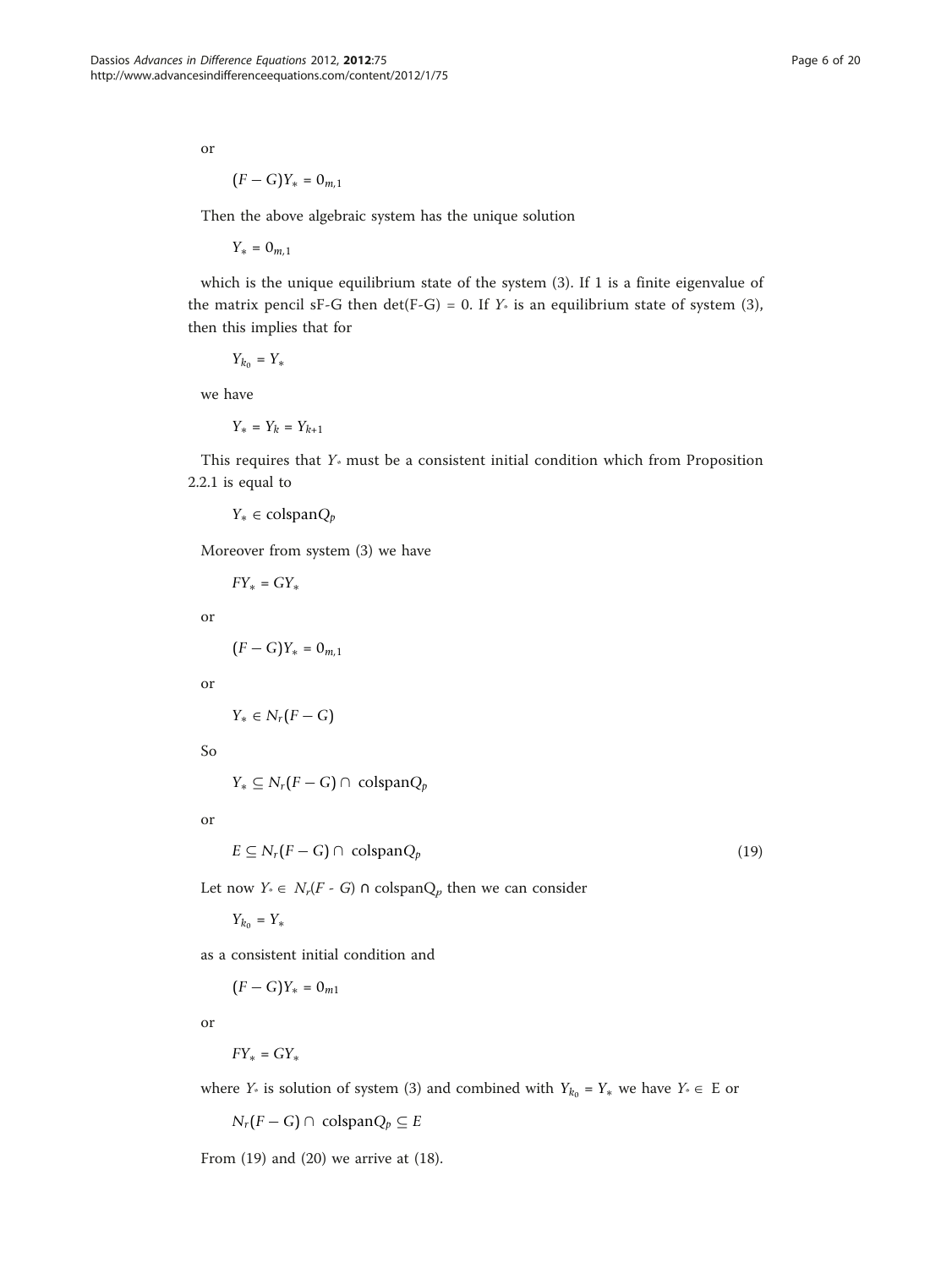**Definition 3.2** [[25](#page-19-0)]. Let *X* ∈  $M_{r1}$  and  $||X||$  ∈  $\mathcal{F}$  be norm of vector *X*. Then if  $||A|| = \max \left\{ \frac{||AX||}{||X||} : X \in \mathcal{M}_{r1}, X \neq 0_{r,r} \right\}$  $||A|| = \max \left\{ \frac{||AX||}{||X||} : X \in \mathcal{M}_{r1}, X \neq 0_{r,r} \right\}$ (21)

**Definition 3.3** [[25](#page-19-0)]. Let  $A = [a_{ij}]_{i,j=1,2,...,r}$  be a square matrix with  $A \in \mathcal{M}_{rr}$  and let  $X = [x_i]_{i=1,2,...,r}$  be a vector with  $X \in \mathcal{M}_{r1}$ , then

$$
||A||_1 = \max_{1 \le j \le r} \sum_{i=1}^r |a_{ij}|
$$
  

$$
||X||_1 = \sum_{i=1}^r |x_i|
$$
 (22)

is by definition the 1-norm for matrices and the 1-morm for vectors respectively, which is simply the maximum absolute column sum of the matrix and the absolute column sum of the vector respectively. Furthermore

$$
||A||_{\infty} = \max_{1 \le i \le r} \sum_{j=1}^{r} |a_{ij}|
$$
  

$$
||X||_{\infty} = \max_{1 \le i \le r} |x_i|
$$
 (23)

is by definition the ∞-norm for matrices and the  $\infty$ -norm for vectors respectively, which is simply the maximum absolute row sum of the matrix and the maximum absolute row of the vector.

**Definition 3.4** [\[7\]](#page-18-0). An equilibrium state  $Y \in E$  of the system (3) is stable in the sense of Lyapounov if, for every  $\delta > 0$ , there exists  $\epsilon > 0$ , such that the trajectories starting in

$$
||Y_{k_0} - Y_*|| \le \delta \tag{24}
$$

do not leave

$$
||Y - Y_*|| \le \epsilon \tag{25}
$$

as k increases indefinitevely.

**Definition 3.5** [[7\]](#page-18-0). An equilibrium state  $Y \in E$  of the system (3) is asymptotically stable if it is stable in the sense of Lyapounov and if every solution starting within (24) converges without leaving  $(25)$  to  $Y_*$  as k increases indefinitely, i.e.

$$
\lim_{k \to \infty} Y_k = Y_* \tag{26}
$$

**Definition 3.6.** An equilibrium state  $Y_* \in E$  of the system (3) is asymptotically stable in the large if, asymptotic stability holds for every equilibrium state of the system. In this case the system (3) is asymptotically stable in the large. Consequently, a necessary condition for asymptotic stability in the large is that there exists a unique equilibrium state since the limit lim<sub>k→∞</sub> Y<sub>k</sub> is unique. For system (3) this unique equilibrium state is  $Y_* = 0_{m,1}$ .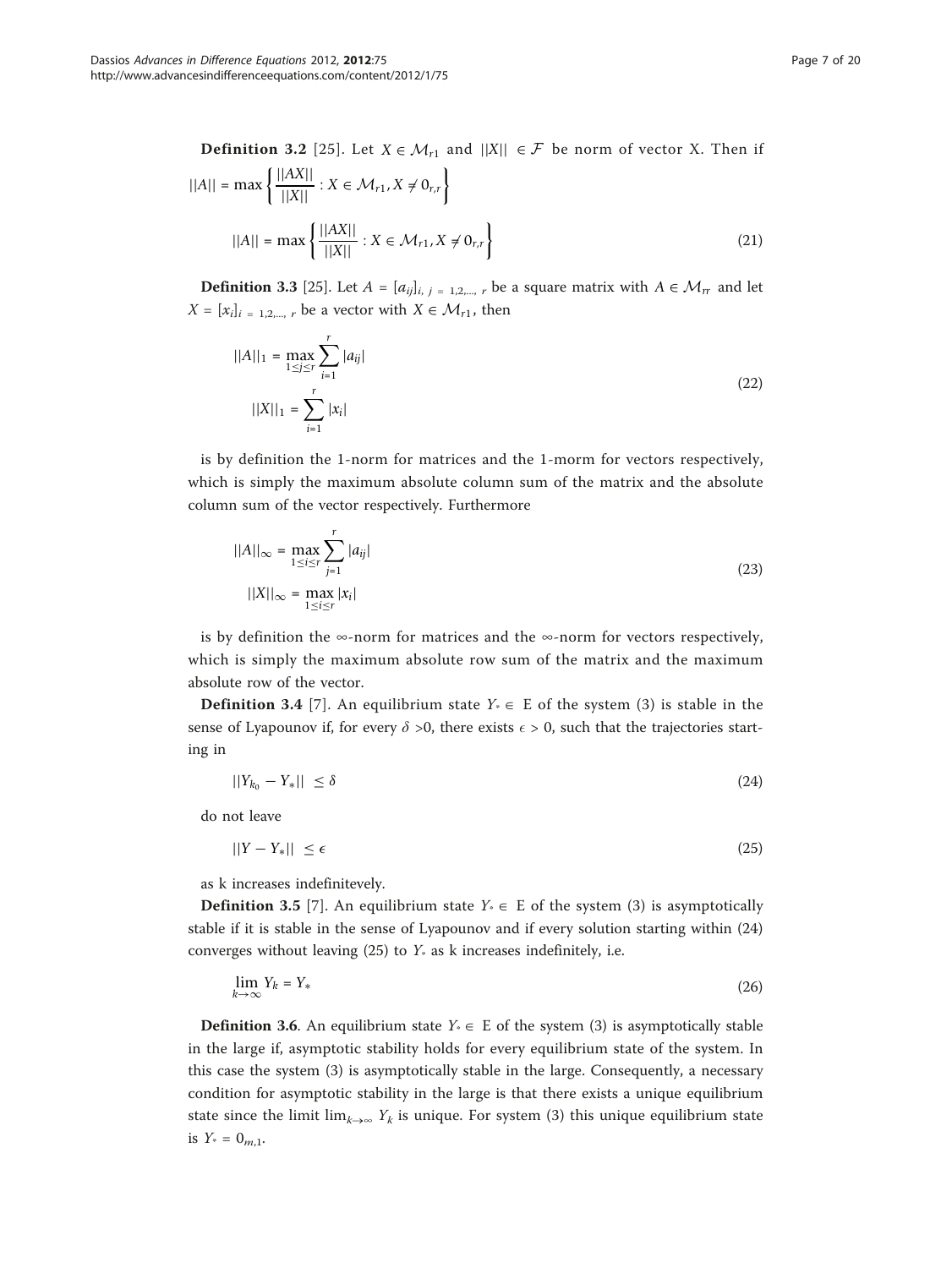Theorem 3.1. Consider the system (3) and its solution (13). Then an equilibrium state  $Y_* \in E$  of the singular discrete time system (3) is stable in the sense of Lyapounov if there exist a constant  $c \in (0, +\infty)$ , such that  $\left\| \int_{p}^{k-k_0} \right\| \leq c < +\infty$ , for all  $k \geq k_0$ . Proof. The solution of the system (3) is given from (13),

$$
Y_k = Q_p J_p^{k-k_0} Z_{k_0}^p
$$

where  $Z_{k_0}^p$  is the solution of the algebraic system

$$
Y_{k_0} = Q_p Z_{k_0}^p
$$

Since the columns of the matrix  $Q_p$  are linear independent, the matrix is left invertible. Thus we can define its left inverse matrix  $Q_p^{-1} \in \mathcal{M}_{pm}$  such that

$$
Q_p^{-1}Q_p=I_p
$$

Then

$$
Y_k = Q_p J_p^{k-k_0} Q_p^{-1} Y_{k_0}
$$

We assume that there exist a constant  $c \in (0, +\infty)$  such that  $\left\| \int_{p}^{k-k_0} \right\| \leq c < +\infty$ , for all  $k > k_0$ . Furthermore let an equilibrium state  $Y_* \in E$ . Then

$$
Y_* = Q_p J_p^{k-k_0} Q_p^{-1} Y_*
$$

and easy we obtain

$$
Y_k - Y_* = Q_p J_p^{k-k_0} Q_p^{-1} (Y_{k_0} - Y_*)
$$

or

$$
Y_k - Y_* = [Q_p 0_{m,q}] \begin{bmatrix} J_p^{k-k_0} & 0_{p,q} \\ 0_{q,p} & 0_{q,q} \end{bmatrix} \begin{bmatrix} Q_p^{-1} \\ 0_{q,m} \end{bmatrix} (Y_{k_0} - Y_*)
$$
 (27)

If we set  $||Q_p|| = ||[Q_p 0_{m,q}]]||$  and  $||Q_p^{-1}|| = ||$  $\begin{bmatrix} Q_p^{-1} \\ 0_{q,m} \end{bmatrix}$  $\mathbb{R}$ . Then by taking norms for every k≥ $k_0$  in (27) we have

$$
||Y_k - Y_*|| \le ||Q_p|| \, \left\| J_p^{k-k_0} \right\| \, \left\| Q_p^{-1} \right\| ||Y_{k_0} - Y_*|| \tag{28}
$$

Hence for any  $\epsilon > 0$ , if we chose  $\delta(\epsilon) = \frac{\epsilon}{\|\hat{Q}_p\| \|\hat{Q}_p^{-1}\| \epsilon'}$ , then for

 $||Y_{k_0} - Y_*|| \leq \delta(\epsilon)$ 

implies that for every  $\epsilon > 0$ 

$$
||Y_k - Y_*|| \leq ||Q_p|| \left\| J_p^{k-k_0} \right\| \left\| Q_p^{-1} \right\| ||Y_{k_0} - Y_*|| \leq ||Q_p||c \left\| Q_p^{-1} \right\| \frac{\epsilon}{||Q_p|| \left\| Q_p^{-1} \right\| c} \leq \epsilon
$$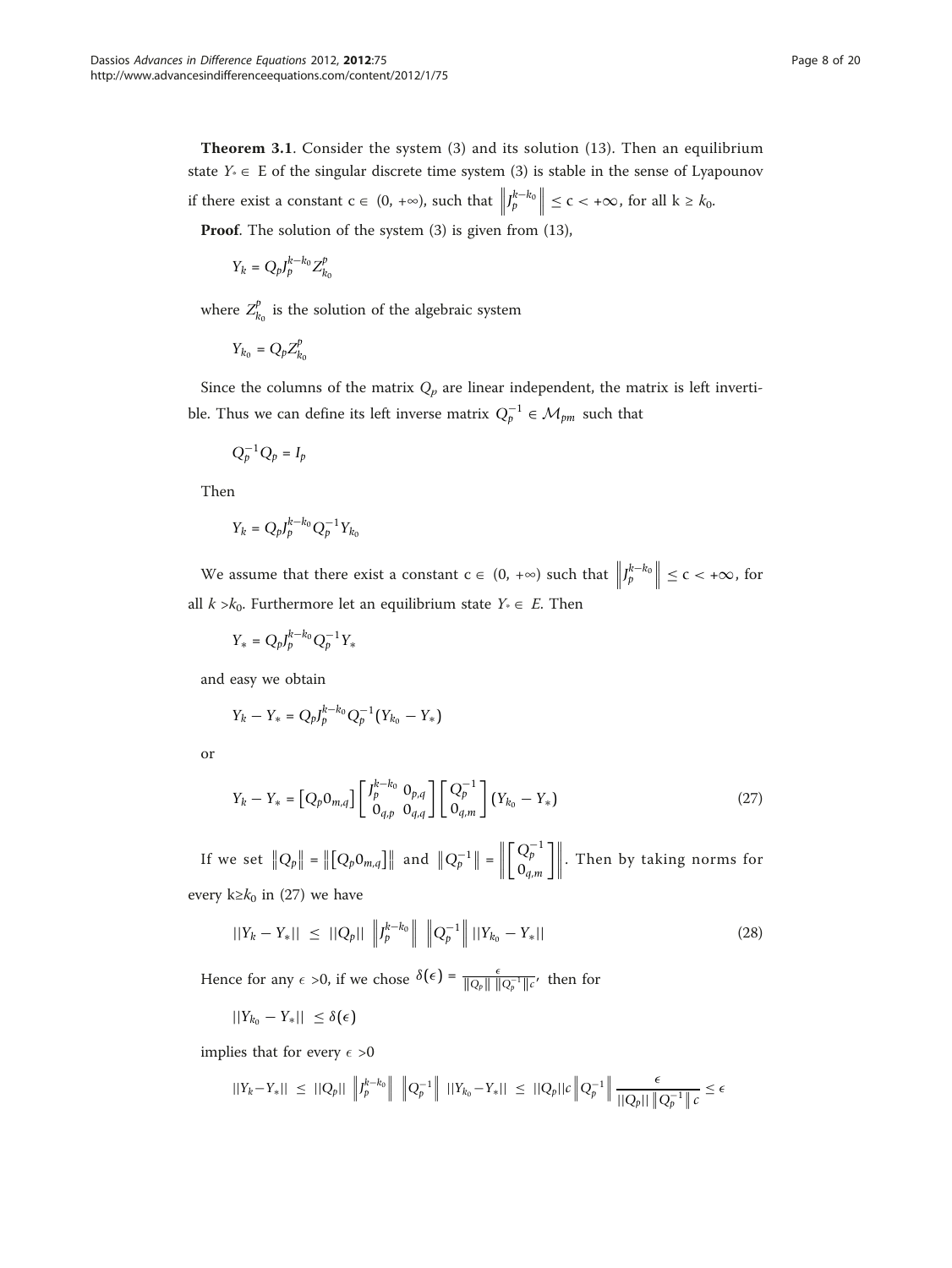or

$$
||Y_k - Y_*|| \le \epsilon \tag{29}
$$

Theorem 3.2. The system (3) is asymptotically stable in the large, if and only if, all the finite eigenvalues of the matrix pencil sF-G lie within the open disc,

 $|s| < 1$ 

Proof. The solution of the system  $(3)$  is

$$
Y_k = Q_p J_p^{k-k_0} Z_{k_0}^p
$$

Let  $a_j$  be a finite eigenavalue of the matrix pencil sF-G with algebraic multiplicity  $p_j$ . Then the Jordan matrix  $J_p^{k-k_0}$  can be written as

$$
J_p^{k-k_0} = \text{blockdiag}\left[J_{p_1}^{k-k_0}(a_1)J_{p_2}^{k-k_0}(a_2) \dots J_{p_\nu}^{k-k_0}(a_\nu)\right]
$$

with  $J_p^{k-k_0} \in \mathcal{M}_{p_j}$  be a Jordan block. Every element of this matrix has the specific form

$$
(k-k_0)^{p_j}a_j^{k-k_0}
$$

The sequence

$$
(k-k_0)^{p_j}|a_j^{k-k_0}|
$$

can be written as

$$
(k-k_0)^{p_j}e^{(k-k_0)ln|a_j|}
$$

The system (3) has the unique equilibrium state  $Y_* = 0_{m,1}$  when for every j,  $a_i \neq 1$ , (see Proposition 3.1) and then the system is asymptotically stable in the large, when

$$
\lim_{k\to\infty}Y_k=Y_*
$$

Thus this holds if and only if

 $\ln |a_i| < 0$ 

or

$$
|a_j|<1
$$

Then for  $k \rightarrow +\infty$ 

 $(k - k_0)^{p_j} e^{(k - k_0) |\ln a_j|} \to 0$ 

or

$$
(k-k_0)^{p_j}|a_j|^{(k-k_0)}\to 0
$$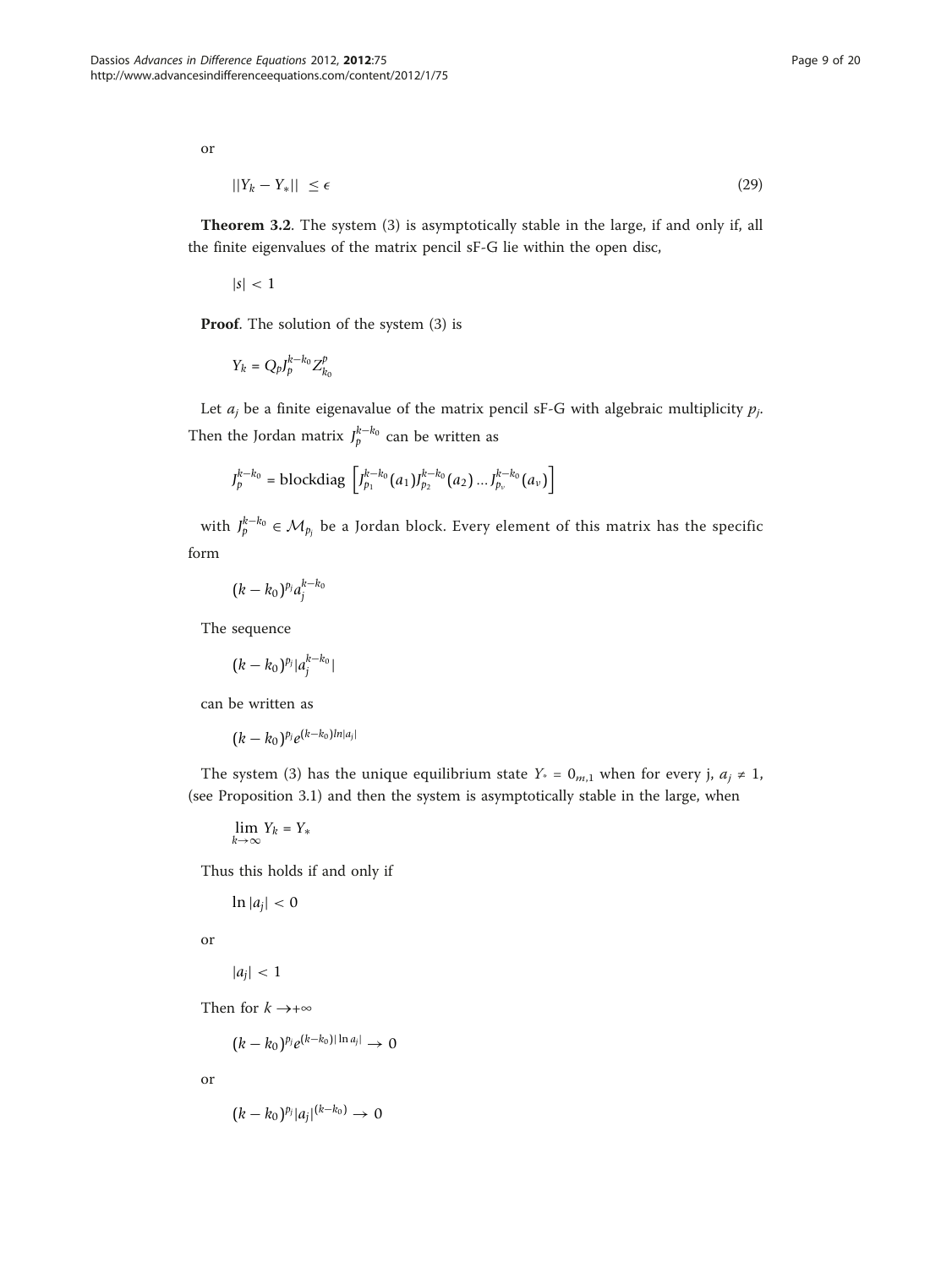or for every  $k \geq k_0$ 

$$
J_p^{k-k_0}\to O_{p,p}
$$

Then for every initial condition  $Y_{k_0}$ 

$$
\lim_{k\to\infty}Y_k=0_{m,1}
$$

**Corollary 3.1.** Let r(sF-G) = max<sub>1≤j≤ v</sub> |a<sub>j</sub>| be the spectral radius of the finite eigenvalues of the matrix pencil sF-G. Then the system (3) is asymptotically stable in the large, if and only if

$$
r(sF-G) < 1
$$

#### 3.1 Lyapounov theorem on uniform stability

Definition 3.1.1 [[23\]](#page-19-0). The singular linear discrete time system (3) is called uniformly stable if there exists a finite positive constant c such that for any  $k_0$  and  $Y_{k_0}$  the corresponding solution satisfies

$$
||Y_k||_2 \le c||Y_{k_0}||_2
$$

Where  $\left\vert \left\vert \cdot\right\vert \right\vert_2$  is the Euclidean norm.

It can be shown for regular linear discrete time systems, see [[7,](#page-18-0)[23\]](#page-19-0), that if a positive scalar function  $W(Y_k)$  can be found such that its forward difference  $\Delta W(Y_k)$ , where

$$
\Delta W(Y_k) = W(Y_{k+1}) - W(Y_k)
$$

taken along the trajectory is always negative, then as time increases,  $W(Y_k)$  takes smaller and smaller values and finally shrinks to zero, and therefore  $Y_k$  also shrinks to zero. This implies the asymptotic stability of the origin of the state space. Lyapounov's main stability Theorem, provides a sufficient condition for asymptotic stability. This Theorem states that if there exists a scalar function  $W(Y_k)$  satisfying the conditions, W  $(Y_k)$  is posistive definite and  $\Delta W(Y_k)$  is negative definite, then the equilibrium state at the origin is uniformly asymptotically stable.

We consider the singular discrete time system described by (3). We shall investigate the stability of this state by using this method of Lyapounov. Let us choose as a possible Lyapounov function

 $W(Y_k) = Y_k^* F^* T F Y_k$ 

where  $()^*$  is the Hermitian tensor and T is a positive Hermitian (or a positive definite real symmetric) matrix. Then

$$
\Delta W(Y_k) = Y_{k+1}^* F^* T F Y_{k+1} - Y_k^* F^* T F Y_k
$$

or

$$
\Delta W(Y_k) = (FY_{k+1})^*TFY_{k+1} - Y_k^*F^*TFY_k
$$

or

$$
\Delta W(Y_k) = (GY_k)^* TGY_k - Y_k^* F^* T F Y_k
$$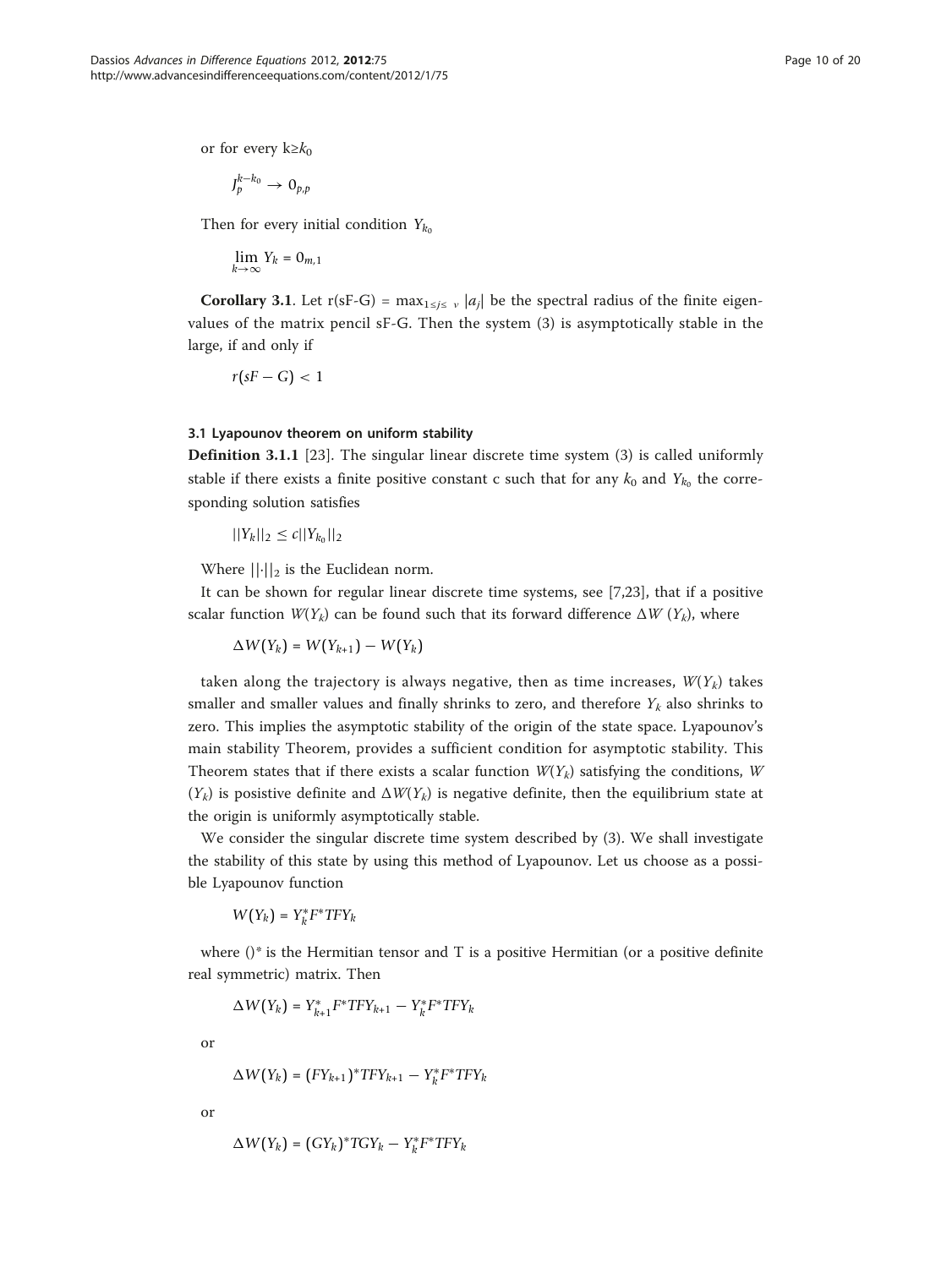or

$$
\Delta W(Y_k) = Y_k^* G^* T G Y_k - Y_k^* F^* T F Y_k
$$

or

$$
\Delta W(Y_k) = Y_k^*(G^*TG - F^*TF)Y_k
$$

Since  $W(Y_k)$  is chosen to be positive definite, we require  $\Delta W(Y_k)$  be negative definite. Therefore,

$$
\Delta W(Y_k) = -Y_k^*SY_k
$$

where

$$
S=-\big(G^*TG-F^*TF\big)
$$

must be positive definite. Note that a positive definite T is a necessary and sufficient condition.

Theorem 3.1.1. Consider the singular linear discrete time system (3) with

$$
n_1I_m\leq F\leq n_2I_m
$$

A necessary and sufficient condition for the system (3) to be uniformly stable is that, given any positive definite Hermitian (or any positive definite real symmetric) matrix S, there exists a positive definite Hermitian (or any positive definite real symmetric) matrix T with

$$
m_1I_m\leq T\leq m_2I_m
$$

such that the matrix

$$
S = -(G^*TG - F^*TF)
$$

is positive definite. Where  $n_1$ ,  $n_2$ ,  $m_1$  and  $m_2$  are finite positive constants.

Proof. Suppose T satisfies the stated requirements. Given a consistent initial condition (2) and the corresponding unique solution of the system (3) from (13), we have

$$
(Y_k)^* F^* T F Y_k - (Y_{k_0})^* F^* T F Y_{k_0} = \sum_{j=k_0}^{k-1} \left[ (Y_{j+1})^* F^* T F Y_{j+1} - (Y_j)^* F^* T F Y_j \right]
$$

or

$$
(Y_k)^* F^* T F Y_k - (Y_{k_0})^* F^* T F Y_{k_0} = \sum_{j=k_0}^{k-1} \left[ (Y_j)^* G^* T G Y_j - (Y_j)^* F^* T F Y_j \right]
$$

or

$$
(Y_k)^* F^* T F Y_k - (Y_{k_0})^* F^* T F Y_{k_0} = \sum_{j=k_0}^{k-1} (Y_j)^* [G^* T G - F^* T F] Y_j
$$

or

$$
(Y_k)^* F^* T F Y_k - (Y_{k_0})^* F^* T F Y_{k_0} = - \sum_{j=k_0}^{k-1} (Y_j)^* S Y_j
$$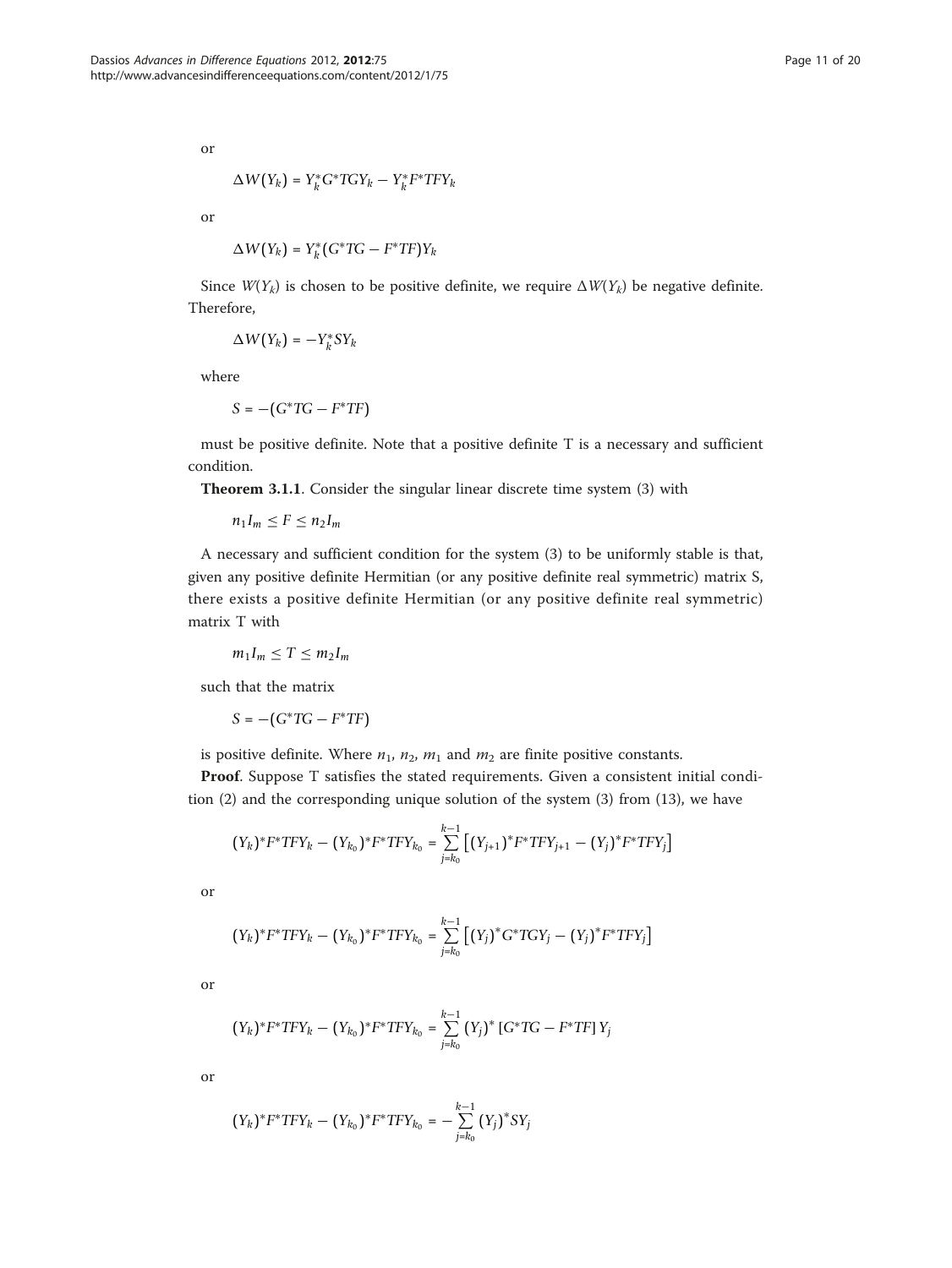where S is positive definite and thus we have

$$
(Y_k)^* F^* T F Y_k - (Y_{k_0})^* F^* T F Y_{k_0} \leq 0
$$

Furthermore

$$
(Y_k)^*F^*TFY_k\leq (Y_{k_0})^*F^*TFY_{k_0}
$$

or

$$
(n_1)^2m_1||Y_k||_2\leq (n_2)^2m_2||Y_{k_0}||_2
$$

Therefore

$$
||Y_k||_2 \leq \frac{(n_2)^2 m_2}{(n_1)^2 m_1} ||Y_{k_0}||_2
$$

And thus the system (3) is uniformly stable by Definition 3.1.1. Example 3.1.1. Consider the system (3) and let

$$
F = \begin{bmatrix} 2 & 0 \\ 0 & 0 \end{bmatrix}
$$

and

$$
G = \left[\begin{array}{c} 1 & 2 \\ 0 & -3 \end{array}\right]
$$

Let us choose

$$
-(G^*TG-F^*TF)=I_2
$$

If the matrix T is found to be positive definite, then the system is uniformly stable.

Let 
$$
T = \begin{bmatrix} a & b \\ b & d \end{bmatrix}
$$
. Then  
\n
$$
\begin{bmatrix} 1 & 0 \\ 2 & -3 \end{bmatrix} \begin{bmatrix} a & b \\ b & d \end{bmatrix} \begin{bmatrix} 1 & 2 \\ 0 & -3 \end{bmatrix} - \begin{bmatrix} 2 & 0 \\ 0 & 0 \end{bmatrix} \begin{bmatrix} a & b \\ b & d \end{bmatrix} \begin{bmatrix} 2 & 0 \\ 0 & 0 \end{bmatrix} = - \begin{bmatrix} 1 & 0 \\ 0 & 1 \end{bmatrix}
$$

Consequently,

$$
T = \begin{bmatrix} \frac{1}{3} & \frac{2}{9} \\ \frac{2}{9} & \frac{1}{9} \end{bmatrix}
$$

By applying Sylvester's criterion for the positive definiteness of matrix T, we find T is positive definite. Hence, the system is uniformly stable.

# 4 Stability of non homogeneous singular matrix difference equations

The definition of an equilibrium state of a non homogeneous system in the form of (1) is given from definition 3.1.

**Proposition 4.1.** Consider the system (1) with a constant input vector  $V_k = V$ . Then if 1 is not an eigenvalue of the matrix pencil sF-G

$$
Y_* = (F - G)^{-1}V
$$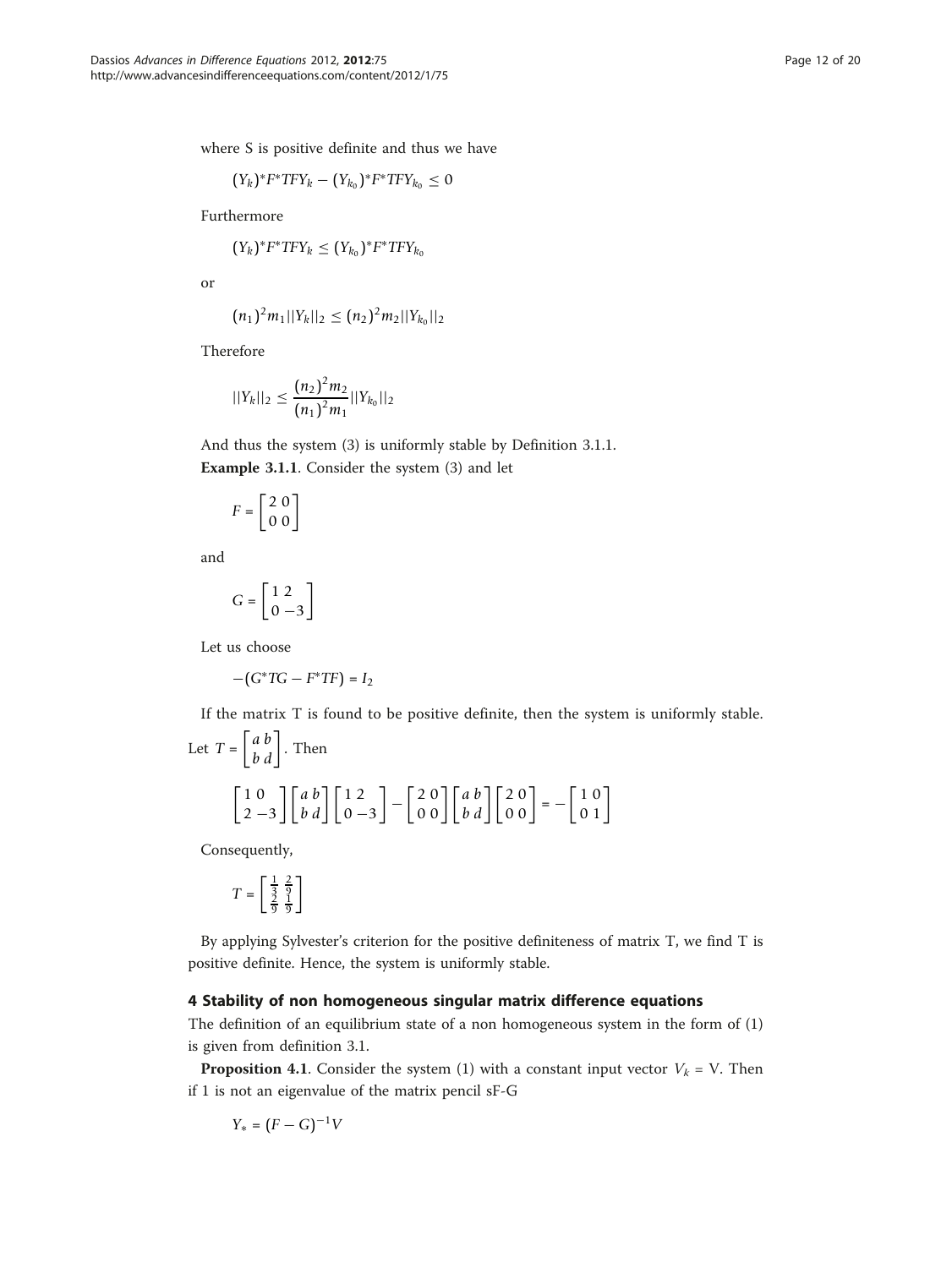is the unique equilibrium state of the system  $(1)$ . If 1 is a finite eigenvalue of the matrix pencil sF-G, then the set  $\hat{E}$  of the equilibrium points of the system (1) is the vector space defined by

$$
\hat{E}=N_r\big(F-G\big)\cap \big(\text{colspan} Q_p-Q_q\sum_{i=0}^{q_*-1}H_q^{i}P_2V\big)
$$

where  $N_r$  is the right null space of the matrix F-G and  $Q_p$ ,  $Q_q$ ,  $P_2$  are matrices defined in (11), (14).

Proof. The proof is similar to the proof of Proposition 3.1. Note that from Proposition 2.3.1, the system (1) has a unique solution if and only if the given initial conidtion (2) lies inside the set

$$
Y_{k_0} \in \mathrm{colspan} Q_p - Q_q \sum_{i=0}^{q_*-1} H_q^i P_2 V
$$

Thus from Proposition 4.1, the unique equilibrium state for a system in the form of (1) with a constant input vector  $V_k = V$  is  $Y_* = (F - G)^{-1}V$ , when det(F-G)  $\neq 0$ .

**Theorem 4.1.** Consider the system (1) with a constant input vector  $V_k = V$  and a consistent initial condition (2). Then the equilibrium state is asymptotically stable in the large, if and only if, all the finite eigenvalues of the matrix pencil sF-G lie within the open disc,

$$
|s|<1
$$

Proof. The general solution of the linear system

$$
FY_{k+1} = GY_k + V \\
$$

is the sum of a partial solution and the solution of the homogeneous system (3). Since an equilibrium state  $Y_*$  can be assumed as a partial solution, the general solution of this system is

$$
Y_k = Q_p J_p^{k-k_0} Z_{k_0}^p + Y_*
$$

Given a consistent initial condition  $Y_{k_0}$  and since the columns of the matrix  $Q_p$  are linear independent, the matrix is left invertible. Thus we can define its left inverse matrix  $Q_p^{-1}$  ∈  $\mathcal{M}_{pm}$  and the general solution can be written in the form of

 $Y_k = Q_p J_p^{k-k_0} Q_p^{-1} (Y_{k_0} - Y_*) + Y_*$ 

Let  $a_j$  be a finite eigenavalue of the matrix pencil sF-G with algebraic multiplicity  $p_j$ . Then the Jordan matrix  $J_p^{k-k_0}$  can be written as

$$
J_p^{k-k_0} = \text{blockdiag}\,\left[J_{p_1}^{k-k_0}(a_1)J_{p_2}^{k-k_0}(a_2)\,...\,J_{p_v}^{k-k_0}(a_v)\right]
$$

with  $J_p^{k-k_0} \in \mathcal{M}_{p_j}$  be a Jordan block. Every element of this matrix has the specific form

$$
(k-k_0)^{p_j}a_j^{k-k_0}
$$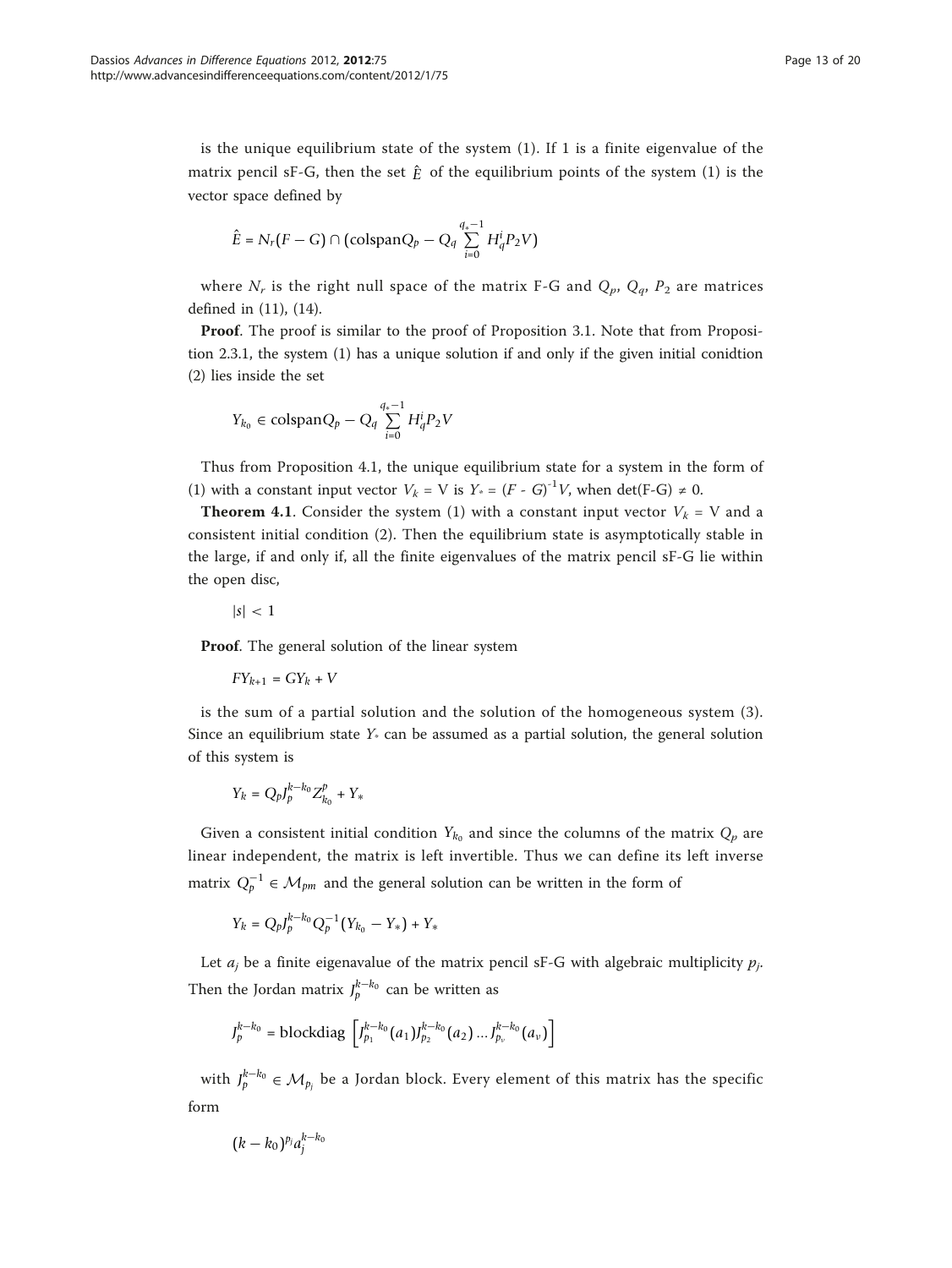The sequence

$$
(k-k_0)^{p_j}|a_j^{k-k_0}|
$$

can be written as

 $(k - k_0)^{p_j} e^{(k - k_0) \ln|a_j|}$ 

The system has a unique equilibrium state when for every j,  $a_j \neq 1$ , because then det  $(F-G) \neq 0$  and the unique equilibrium state is  $Y_0 = (F - G)^{-1}V$ . In this case the system is asymptotically stable in the large, when

$$
\lim_{k\to\infty}Y_k=Y_*
$$

Thus this holds if and only if

 $\ln |a_i| < 0$ 

or

$$
|a_j|<1
$$

Then for  $k \rightarrow +\infty$ 

 $(k - k_0)^{p_j} e^{(k - k_0) |\ln a_j|} \to 0$ 

or

$$
(k-k_0)^{p_j}|a_j|^{(k-k_0)}\to 0
$$

or for every  $k \geq k_0$ 

$$
J_p^{k-k_0}\to 0_{p,p}
$$

From (30)

$$
Y_k - Y_* = [Q_p 0_{m,q}] \begin{bmatrix} J_p^{k-k_0} & 0_{p,q} \\ 0_{q,p} & 0_{q,q} \end{bmatrix} \begin{bmatrix} Q_p^{-1} \\ 0_{q,m} \end{bmatrix} (Y_{k_0} - Y_*)
$$
(31)

If we set  $||Q_p|| = ||[Q_p 0_{m,q}]]||$  and  $||Q_p^{-1}|| = ||$  $\begin{bmatrix} Q_p^{-1} \\ 0_{q,m} \end{bmatrix}$  $\rfloor$ , then by taking norms for every k≥ $k_0$  in (31), for every consistent initial condition  $Y_{k_0}$  we have

$$
||Y_k - Y_*|| = \left\| Q_p J_p^{k - k_0} Q_p^{-1} (Y_{k_0} - Y_*) \right\| || \le ||Q_p|| \left\| J_p^{k - k_0} \right\| \left\| Q_p^{-1} \right\| ||Y_{k_0} - Y_*|| \to 0
$$

and thus

$$
\lim_{k\to\infty} Y_k = Y_*
$$

or

$$
\lim_{k\to\infty}Y_k=(F-G)^{-1}V
$$

Knowing from Proposition 2.3.1 the closed formula that provides the unique solution of the singular system (1), we can prove the following Theorem.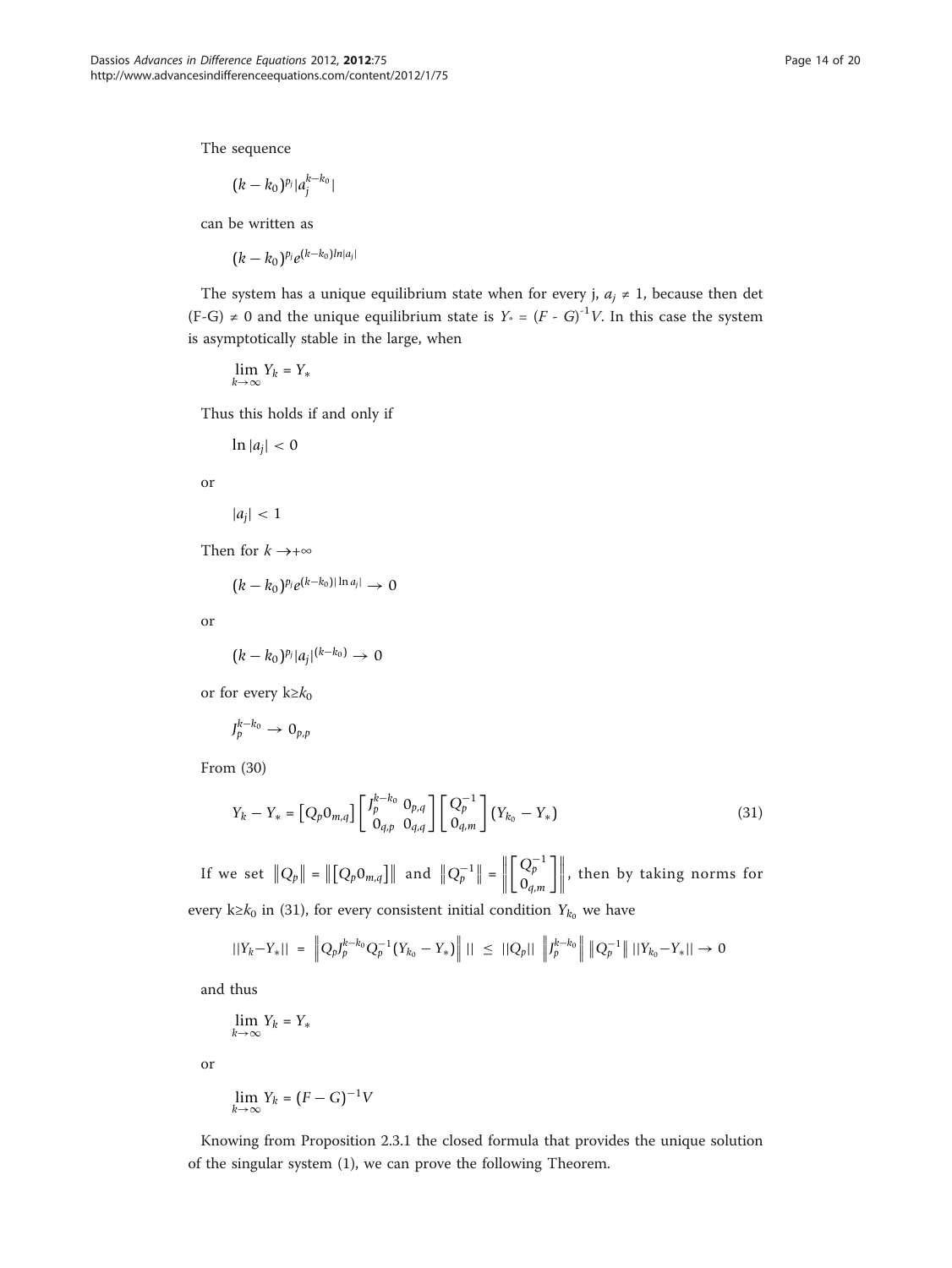**Theorem 4.2.** The unique solution of the non homogeneous finite ( $k_0 \le k \le k_N$ ) discrete time system with a bounded input vector  $V_k$  (1) is bounded if every equilibrium state of the homogeneous system (3) is stable in the sense of Lyapounov.

Proof. The solution of system (1) is given from the formula (16),

$$
Y_k = Q_p \left( J_p^{k-k_0} Z_{k_0}^p + \sum_{i=k_0}^{k-1} J_p^{k-i-1} P_1 V_i \right) - Q_q \sum_{i=0}^{q_*-1} H_q^i P_2 V_{k+i}.
$$

or

$$
Y_{k} = [Q_{p}0_{m,q}] \left( \begin{bmatrix} J_{p}^{k-k_{0}} & 0_{p,q} \\ 0_{q,p} & 0_{q,q} \end{bmatrix} \begin{bmatrix} Z_{k_{0}}^{p} \\ 0_{q,m} \end{bmatrix} + \sum_{i=k_{0}}^{k-1} \begin{bmatrix} J_{p}^{k-i-1} & 0_{p,q} \\ 0_{q,p} & 0_{q,q} \end{bmatrix} \begin{bmatrix} P_{1} \\ 0_{q,m} \end{bmatrix} V_{i} \right) - \left[ Q_{q}0_{m,p} \right] \sum_{i=0}^{q_{s}-1} \begin{bmatrix} H_{q}^{i} & 0_{q,p} \\ 0_{p,q} & 0_{p,p} \end{bmatrix} \begin{bmatrix} P_{2} \\ 0_{p,m} \end{bmatrix} V_{k+i}.
$$
\n(32)

If we set  $||Q_p|| = ||[Q_p 0_{m,q}]]||$ ,  $||Q_p^{-1}|| = ||Q_p^{-1}||$  $\begin{bmatrix} Q_p^{-1} \\ 0_{q,m} \end{bmatrix}$  $\left|\,\,\right|$ ,  $\|P_1\| = \left|\,\,\,\right|$  $\bigcap P_1$ 0*q*,*<sup>m</sup>*  $\mathbb{R}$ and  $||P_2|| =$  $\lceil P_2 \rceil$ 0*q*,*<sup>m</sup>*  $\mathbb{R}$ , then by taking norms in (32)

$$
||Y_k|| \leq ||Q_p|| \, \left\| J_p^{k-k_0} \right\| \left\| Z_{k_0}^p \right\| + ||Q_p|| \sum_{i=k_0}^{k-1} \left\| J_p^{k-i-1} \right\| ||P_1|| \, ||V_i|| - ||Q_q|| \sum_{i=0}^{q_*-1} \left\| H_q^i \right\| ||P_2|| \, ||V_{k+i}|| \tag{33}
$$

If every equilibrium state of the system (3) is stable in the sense of Lyapounov, the matrix  $J_p^{k-k_0}$  is bounded,

$$
||J_p^{k-k_0}|| \le c_1 \tag{34}
$$

and moreover for a finite discrete time system,  $k_0 \leq k \leq k_N$ , we have

$$
\sum_{i=k_0}^{k-1} |J_p^{k-i-1}| \le (k_N - 1 - k_0)c_1 \tag{35}
$$

If the input vector  $V_k$  is bounded, we have

$$
||V_k|| \leq c_2 \tag{36}
$$

By applying (34), (35) and (36) into (33) we have

$$
||Y_k|| \leq ||Q_p||c_1|| ||Z_{k_0}^p|| + ||Q_p||k_Nc_1||P_1||c_2 - ||Q_q||c_3||P_2||c_2
$$

where

$$
c_3 = \sum_{i=0}^{q_*-1} ||H_q^i||
$$

and thus we have proved that every solution of a finite discrete time system in the form of (1) is bounded.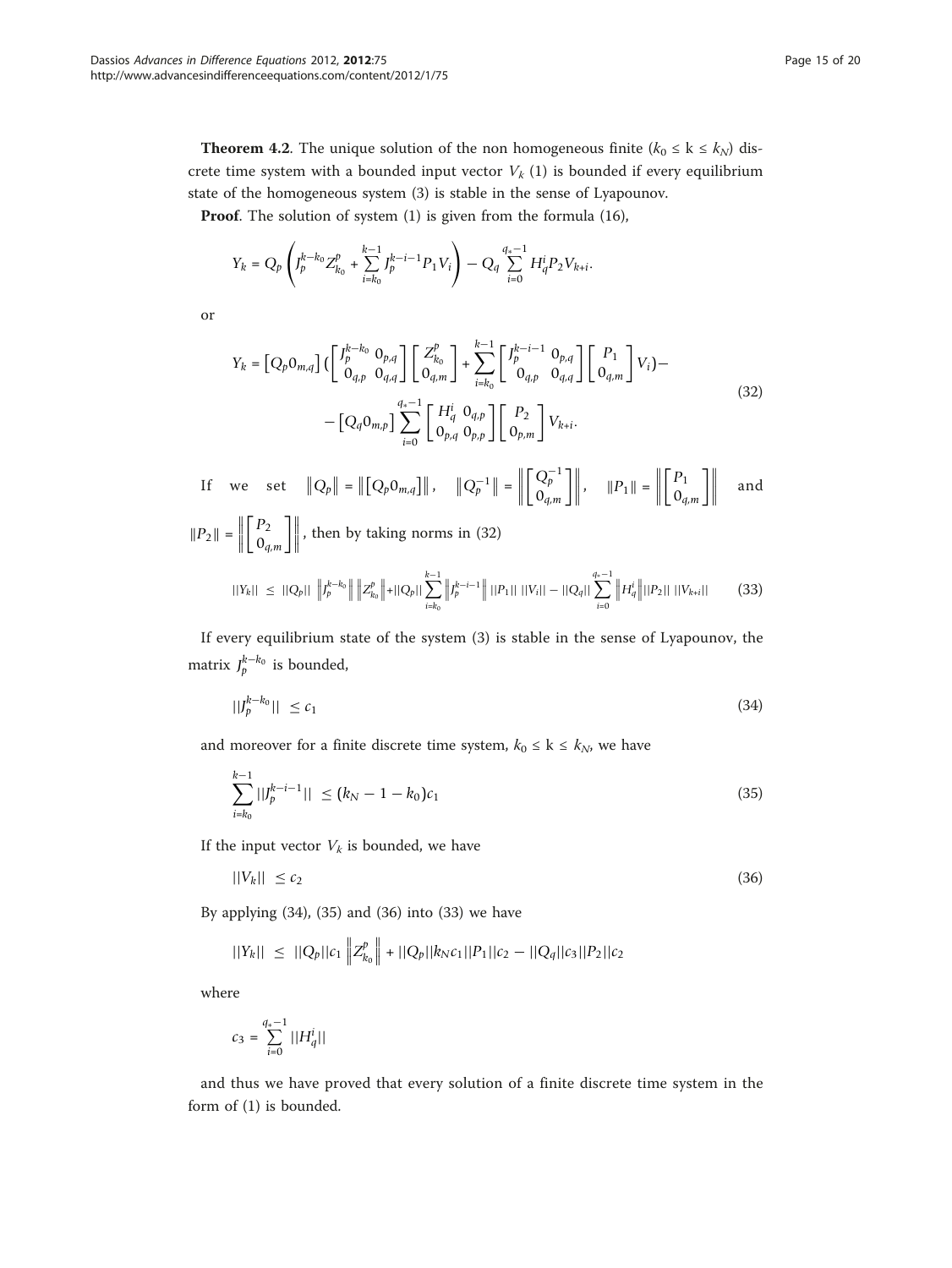**Theorem 4.3.** Let the system (3) be asymptotically stable in the large. Then after a  $\delta$ perturbation in the set of consistent initial conditions of the non homogeneous discrete time system (1), the unique solution changes by an amount depending on  $\delta$ .

Proof. The solution of system (1) is given from the formula (16),

$$
Y_k = Q_p \left( J_p^{k-k_0} Z_{k_0}^p + \sum_{i=k_0}^{k-1} J_p^{k-i-1} P_1 V_i \right) - Q_q \sum_{i=0}^{q_*-1} H_q^i P_2 V_{k+i}.
$$

where  $Z_{k_0}^p$  is the solution of the algebraic system

$$
Y_{k_0} = Q_p Z_{k_0}^p - Q_q \sum_{i=0}^{q_*-1} H_q^i P_2 V_{k+i}
$$

Since the columns of the matrix  $Q_p$  are linear independent, the matrix is left invertible. Thus we can define its left inverse matrix  $Q_p^{-1} \in \mathcal{M}_{pm}$  such that

$$
Q_p^{-1}Q_p=I_p
$$

Then

$$
Z_{k_0}^p = Q_p^{-1} Y_{k_0} + Q_p^{-1} Q_q \sum_{i=0}^{q_*-1} H_q^i P_2 V_{k+i}
$$

and the solution can be written as

$$
Y_k = Q_p \left( J_p^{k-k_0} Q_p^{-1} Y_k + Q_p^{-1} Q_q \sum_{i=0}^{q_*-1} H_q^i P_2 V_{k+i} + \sum_{i=k_0}^{k-1} J_p^{k-i-1} P_1 V_i \right) - Q_q \sum_{i=0}^{q_*-1} H_q^i P_2 V_{k+i}
$$

If we perturb the initial conditions of the system accordingly

$$
||Y_{k_0}-\tilde{Y}_{k_0}|| \leq \delta
$$

then the solution of the system with initial conditions  $\tilde{Y}_{k_0}$  changes to

$$
\tilde{Y}_k = Q_p \left( J_p^{k-k_0} Q_p^{-1} \tilde{Y}_k + Q_p^{-1} Q_q \sum_{i=0}^{q_*-1} H_q^i P_2 V_{k+i} + \sum_{i=k_0}^{k-1} J_p^{k-i-1} P_1 V_i \right) - Q_q \sum_{i=0}^{q_*-1} H_q^i P_2 V_{k+i}
$$

and substracting  $\tilde{Y}_k$  from  $Y_k$ , we obtain

$$
Y_k - \tilde{Y}_k = Q_p J_p^{k-k_0} Q_p^{-1} (Y_{k_0} - \tilde{Y}_{k_0})
$$

or

$$
Y_k - \tilde{Y}_k = [Q_p 0_{m,q}] \begin{bmatrix} J_p^{k-k_0} & 0_{p,q} \\ 0_{q,p} & 0_{q,q} \end{bmatrix} \begin{bmatrix} Q_p^{-1} \\ 0_{q,m} \end{bmatrix} (Y_{k_0} - \tilde{Y}_{k_0})
$$
(37)

If we set  $||Q_p|| = ||[Q_p 0_{m,q}]]||$  and  $||Q_p^{-1}|| = ||$  $\begin{bmatrix} Q_p^{-1} \\ 0_{q,m} \end{bmatrix}$  $\rfloor\rfloor$ . Then by taking norms for every k≥ $k_0$  in (37) we have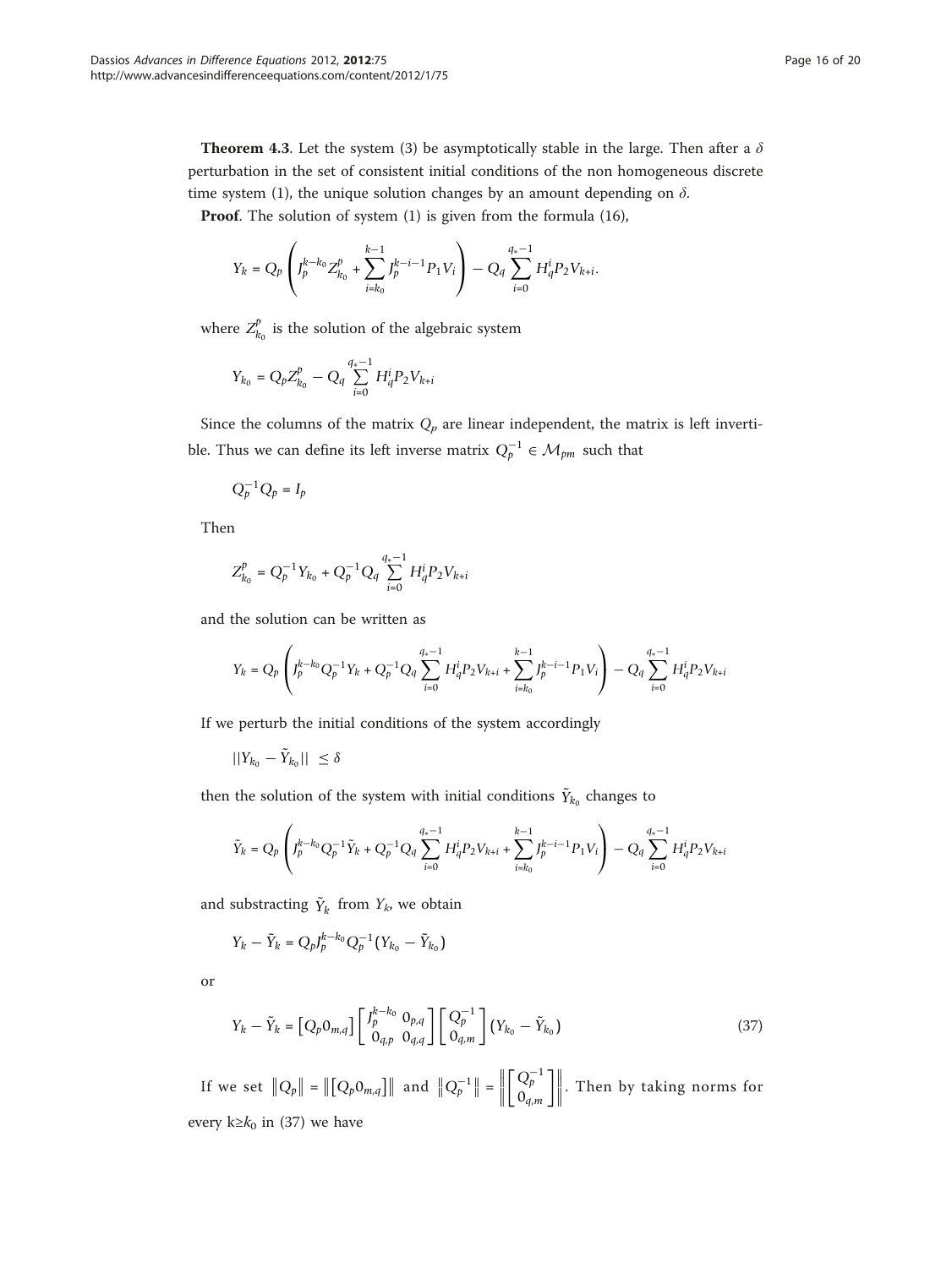$$
\left\| Y_k - \tilde{Y}_k \right\| \leq ||Q_p|| \left\| J_p^{k-k_0} \right\| \left\| Q_p^{-1} \right\| \left\| Y_{k_0} - \tilde{Y}_{k_0} \right\| \tag{38}
$$

If every equilibrium state of the system (3) is stable in the sense of Lyapounov, the matrix  $J_p^{k-k_0}$  is bounded,

$$
\left\|J_p^{k-k_0}\right\| \leq c_1
$$

Then from (38) we have

$$
\left\|Y_k - \tilde{Y}_k\right\| \leq c_1 c_2 c_3 \delta
$$

where  $c_1 = ||Q_p||$ ,  $c_2 = ||Q_p^{-1}||$ . Therefore if we chose  $\epsilon = \epsilon(\delta) = c_1c_2c_3\delta$ , we obtain,

$$
\left\|Y_k-\tilde{Y}_k\right\|\leq \epsilon
$$

## 5 State feedback stabilization

In this section we will study the case where the system (3) has non stable equilibrium states. We state the following question. Under what conditions is it possible to apply to the initial unstable system (3) an external input vector

$$
V_k = B U_k \tag{39}
$$

where  $B \in \mathcal{M}_{mr}$ ,  $U_k \in \mathcal{M}_{r1}$  and a state feedback law

$$
U_k = \tilde{G}_1 Y_k \tag{40}
$$

such that the new system has stable equilibrium states. If it is possible, the system (3) will be called stabilizable. So, the initial system (3) takes the form, first

$$
FY_{k+1} = GY_k + BU_k \tag{41}
$$

and after applying the feedback law (40)

$$
FY_{k+1} = \tilde{G}Y_k \tag{42}
$$

where  $\tilde{G} = G + B\tilde{G}_1$  and  $\tilde{G}_1 \in \mathcal{M}_{rm}$  is the feedback gain.

Proposition 5.1. Consider the singular system (3) and the corresponding singular system of the form (41). We also suppose that some of the finite eigenvalues of the matrix pencil sF-G does not lie within the open disc  $|s|$  < 1. Then this system becomes stable by a feedback law of the form (40) if

$$
rank[sF - G, B] = m \tag{43}
$$

Proof. Since the system (3) has finite eigenvalues of the matrix pencil sF-G that don't lie within the open disc  $|s|$  <1, there exists non stable equilibrium state(s). We consider the system (41) and we want to apply an appropriate feedback law in the form (40), such that all finite eigenvalues of the matrix pencil  $s_F$ .  $\tilde{G}$  of the system (41) lie within the open disc  $|s|$  <1. Thus

$$
\det(sF - \tilde{G}) \neq 0
$$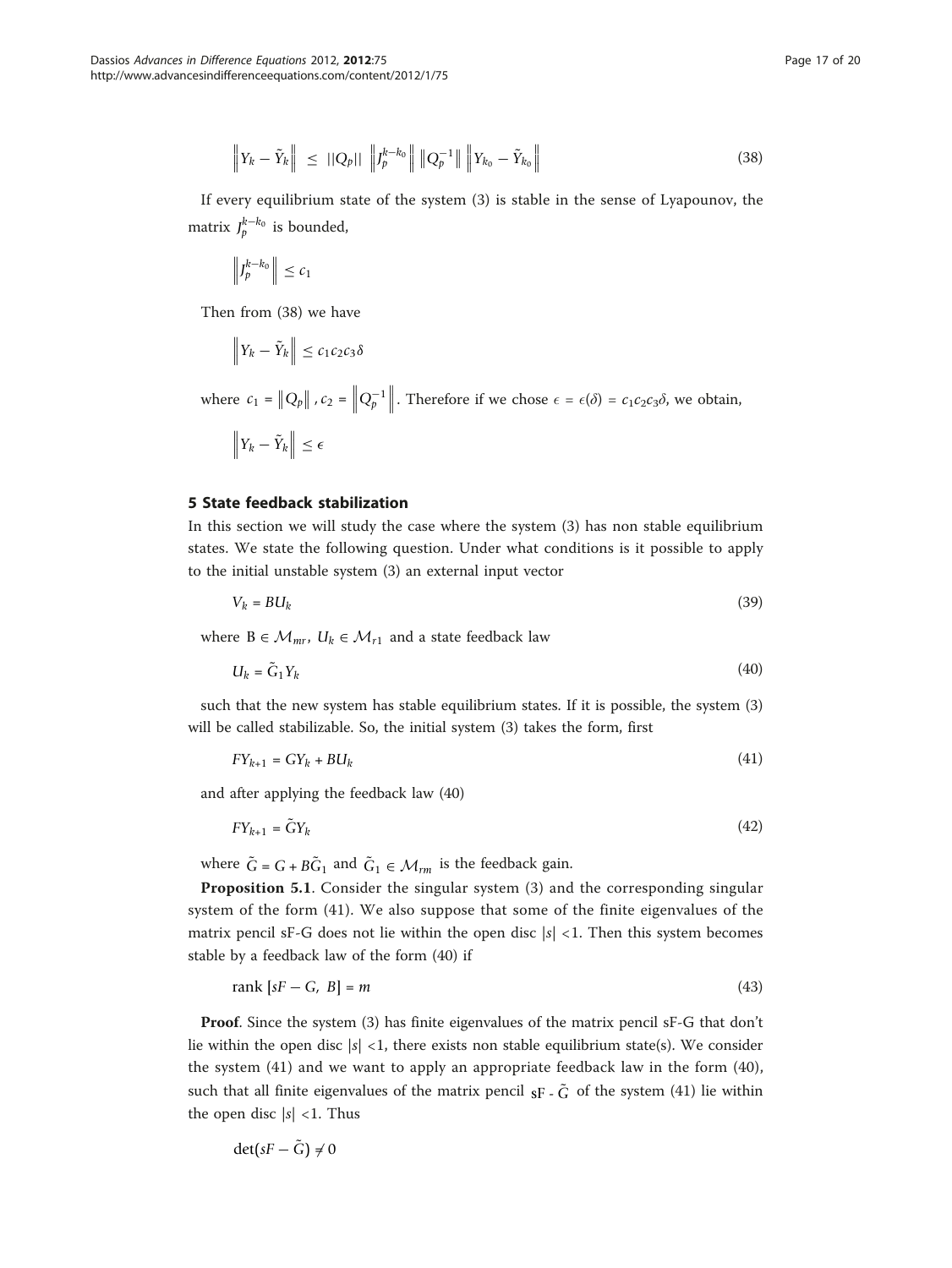and

$$
rank(sF - \tilde{G}) = m \tag{44}
$$

Thus we require

$$
\text{rank}[sF - G, B] = \text{rank}[sF - G, B] \begin{bmatrix} I_m \\ -\tilde{G}_1 \end{bmatrix} = \text{rank}(sF - G - B\tilde{G}_1) = \text{rank}(sF - \tilde{G}) = m
$$

or

rank $[sF - G, B] = m$ 

Example 5.1. Consider the system (3) with

$$
F = \begin{bmatrix} 1 & 0 & -1 \\ 0 & 1 & 0 \\ 0 & 0 & 0 \end{bmatrix}, G = \begin{bmatrix} -2 & 0 & 2 \\ -1 & \frac{1}{3} & -1 \\ 0 & 0 & 1 \end{bmatrix}
$$
(45)

Then

$$
\det(sF - G) = (s + 2)\left(s + \frac{2}{3}\right)
$$

the equilibrium state is not stable. We consider now the system (41) with

$$
B = \begin{bmatrix} 1 \\ 0 \\ 0 \end{bmatrix} \tag{46}
$$

Since for  $s = 2, \frac{2}{3}$ 

$$
\operatorname{rank}[sF - G, B] = 3
$$

the system is stabilizable. We assume the feedback law

 $U_k = \left[\frac{3}{2} \ 0 \ 0\right] Y_k$ 

and by applying it in (41) we get the system (42), with

$$
\tilde{G} = \begin{bmatrix} -\frac{1}{2} & 0 & 2 \\ -1 & \frac{1}{3} & -1 \\ 0 & 0 & 1 \end{bmatrix} \tag{47}
$$

with

$$
\det(sF - \tilde{G}) = \left(s + \frac{1}{2}\right)\left(s - \frac{2}{3}\right)
$$

and since the matrix pencil doesn't have the finite eigenvalue 1 the system has the unique equilibrium state  $0_{m,1}$  and moreover since all the finite eigenvalues are inside the unite circle, the unique equilibrium state is asymptotically stable in the large and

$$
\lim_{k\to\infty}Y_k=0_{m,1}
$$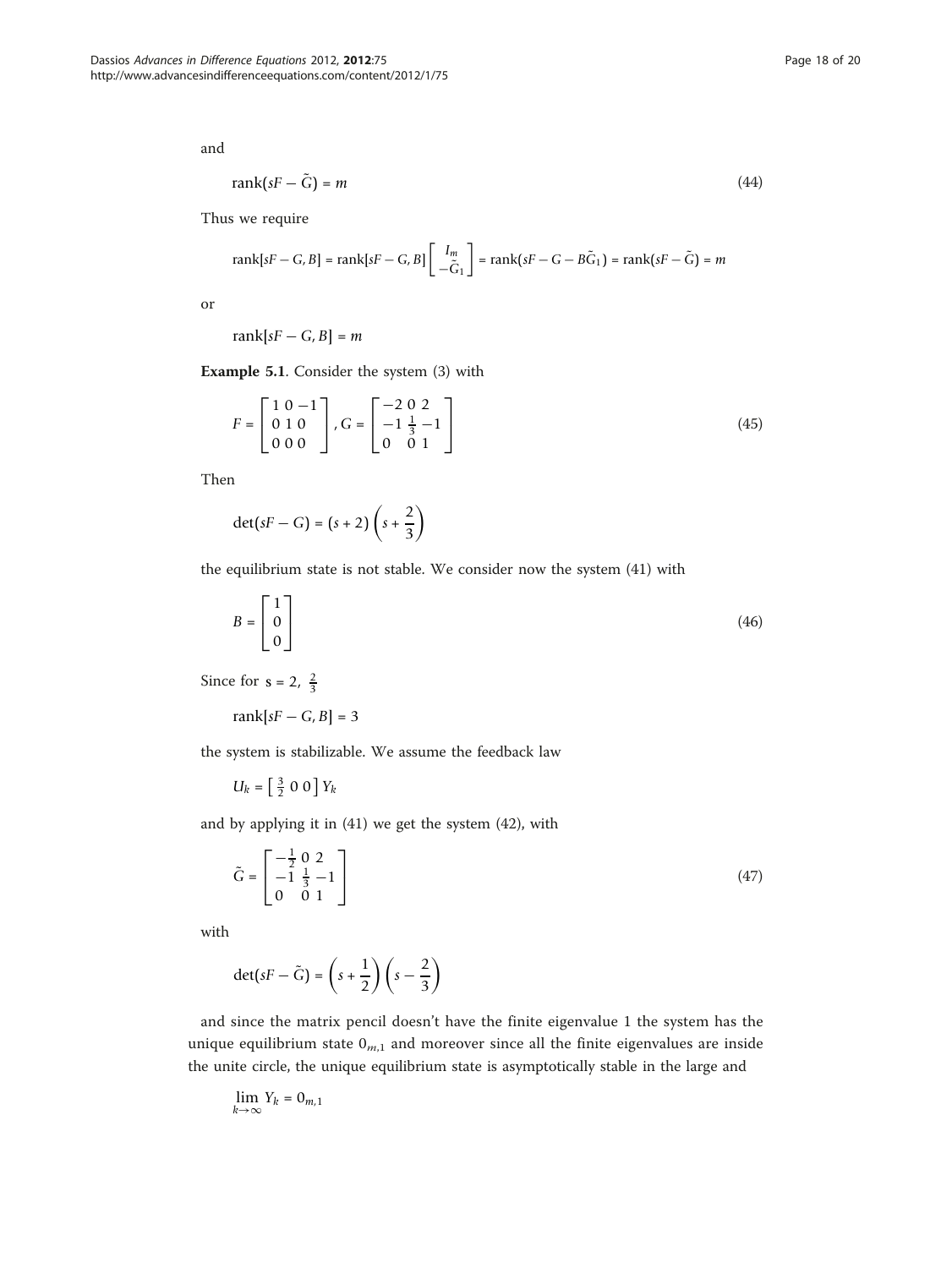#### <span id="page-18-0"></span>6 Conclusions

In this article, we studied the stability of a class of linear singular discrete time systems whose coefficients are square constant matrices and the leading matrix coefficient is singular. We presented a theory based on the matrix pencil of the system and we showed how the eigenvalues of the pencil are related with the stability of singular systems. We studied the stability of systems in the form of (3) and the behavior of the solution  $Y_k$  as k increases from  $k_0$  to  $\infty$ . Furthermore we reformulated the Lyapounov Theorem for uniform stability to be applied in singular systems. After we considered the system (1) and proved that all solutions of the non homogeneous system are bounded provided that the homogeneous system (3) is asymptotically stable in the large. Moreover we provided properties to avoid a "blow up" in the system when having small perturbations in the initial conditions. Finally for the case of not stable equillibrium states we gave necessary and sufficient conditions for state feedback stabilization. As a further extension of this article, we can discuss possible applications based on the presented approach, as is the very famous Leondief model, see [4], or the very important Leslie population growth model and backward population projection, see also [4], the Host-parasitoid Models in physics, see [[38](#page-19-0)] or the distribution of heat through a long rod or bar as suggested in [\[24](#page-19-0)]. Furthermore another interesting case for further studies is the case of systems with a singular pencil. This is the case where the constant matrices of the system are not square or they are square with an identically zero matrix pencil. For all these, there is some research in progress.

#### Acknowledgements

I would like to express my sincere gratitude to my supervisor Professor G. I. Kalogeropoulos for making personal notes and notations available to me that I used in the article as well as for his helpful and fruitful discussions that led to necessary changes and modifications in the proof of the Theorems. Moreover, I am very grateful to the anonymous referees for their valuable suggestions that clearly improved this article.

#### Competing interests

The author declares that they have no competing interests.

#### Received: 28 November 2011 Accepted: 7 June 2012 Published: 7 June 2012

#### References

- 1. Arvanitis, KG, Pasgianos, GD, Kalogeropoulos, G: Design of adaptive three-term controllers for unstable bioreactors: a Lyapunov based approach. (English) WSEAS Trans Syst. 5(9), 2126–2134 (2006)
- Arvanitis, KG, Kalogeropoulos, G, Giotopoulos, S: Guaranteed stability margins and singular value properties of the discrete-time linear quadratic optimal regulator. (English) IMA J Math Control Inf. 18(3), 299–324 (2001). doi:10.1093/ imamci/18.3.299
- 3. Bistritz, Y: Stability testing of two-dimensional discrete linear system polynomials by a two-dimensional tabular form. (English). IEEE Trans. Circ Syst I Fund Theory Appl. 46(6), 666–676 (1999). doi:10.1109/81.768823
- 4. Campbell, SL: Singular Systems of Differential Equations. Pitman, San Francisco1 (1980) Vol. 2, (1982)
- 5. Cao, J, Zhong, S, Hu, Y: A descriptor system approach to robust stability of uncertain degenerate systems with discrete and distribute delays. (English) J Control Theory Appl. 5(4), 357–364 (2007). doi:10.1007/s11768-006-6188-7
- 6. Chen, Y: Permanence and global stability of a discrete cooperation system. (English) Ann Diff Equ. 24(2), 127–132 (2008)
- 7. Ogata, K: Discrete Time Control Systems. Prentice Hall (1987)
- 8. Dai, L: Singular Control Systems. In: Thoma M, Wyner A (eds.) Lecture Notes in Control and information Sciences. (1988)
- 9. Dassios, IK: Perturbation and robust stability of autonomous singular linear matrix difference equations. Appl Math Comput. 218, 6912–6920 (2012). doi:10.1016/j.amc.2011.12.067
- 10. Debeljkovi DLj Stojanovi, SB, Vinji, NS, Milinkovi, SA: A quite new approach to the asymptotic stability theory: discrete descriptive time delayed system. (English) Dyn Contin Discr Impuls Syst Ser A Math Anal. 15(4), 469–480 (2008)
- 11. Chen, G, Liu, ST: Linearization, stability, and oscillation of the discrete delayed logistic system. IEEE Trans Circ Syst. 50, 822–826 (2003). doi:10.1109/TCSI.2003.812618
- 12. Han, QL: A descriptor system approach to robust stability of uncertain neutral systems with discrete and distributed delays. (English) Automatica. 40(10), 1791–1796 (2004). doi:10.1016/j.automatica.2004.05.002
- 13. Hinrichsen, D, Son, NK, Ngoc Pham, HA: Stability radii of higher order positive difference systems. Syst Control Lett. 49(5), 377–388 (2003). doi:10.1016/S0167-6911(03)00116-6
- 14. Kalogeropoulos, GI: Matrix Pencils and Linear Systems, Ph.D Thesis. City University, London (1985)